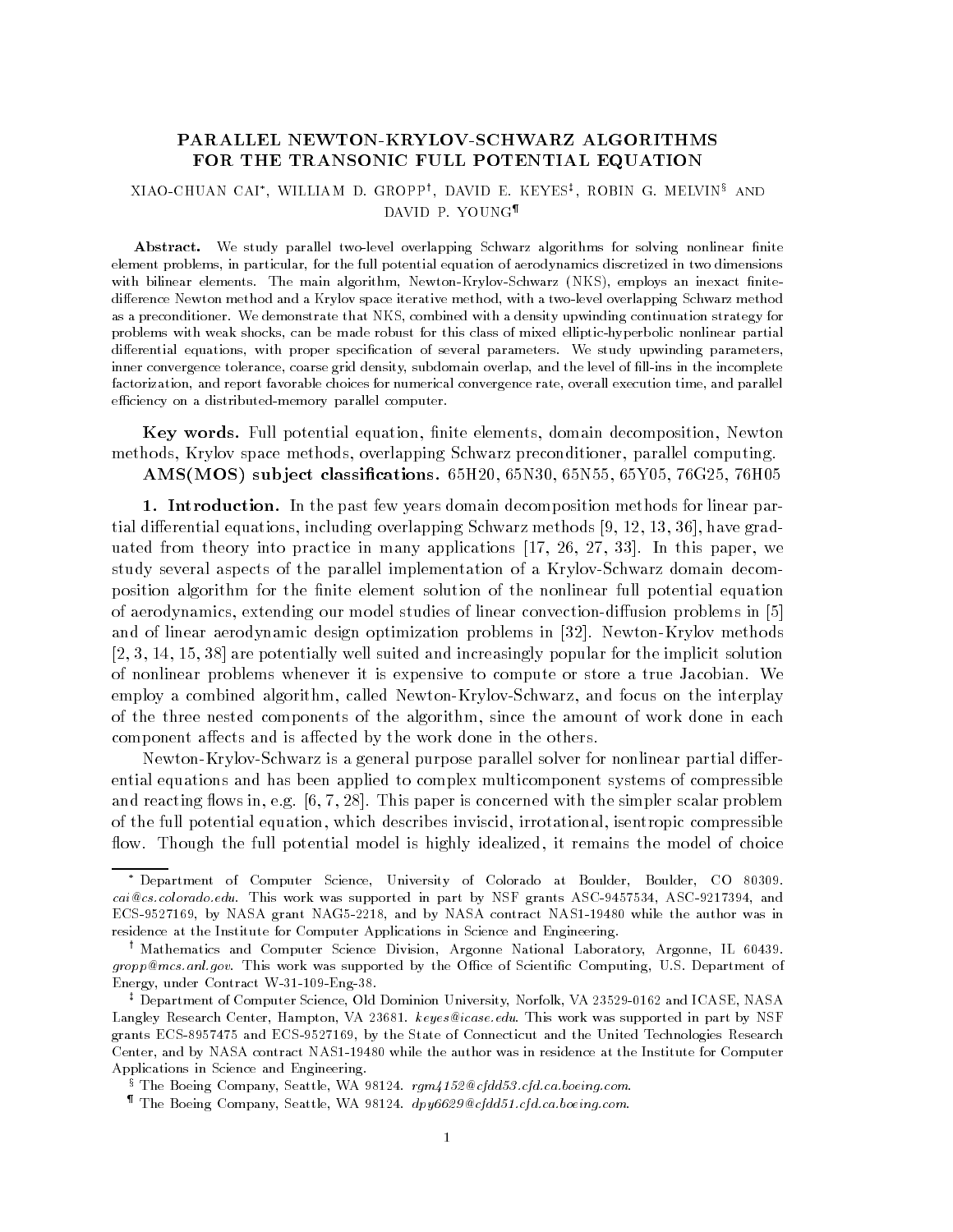of external aerodynamic designers to date because codes based thereupon o er reasonable turnaround times and in many cases high accuracy compared to state-of-the-art Navierstocker solvers- ware again derived under the condition of isentropy the full potential model of remains useful in our control in our control in our control in our control in our control in the shock material ects et can also be extended by boundary layer patterney to incorporate viscous extending to a branch cut to accommodate motor and by source terms to simulate powered engines- and engineering practice accurately modeling such nonideal e ects in complex geometries ac counts for almost all of the lines of code, but the solution of the resulting discrete equations accounts for the man jority of the execution time- time-  $\alpha$  and the performance and computation to the computation tional requirements of the potential model allow the use of grids dense enough to achieve low truncation error levels for complexed geometries- the full potential equation avoid the full potential equation spurious entropy generation near stagnation often associated with Euler and Navier-Stokes codes for industrial complex geometries of interest- We justify the simply coded examples in this paper by our focus on a solution algorithm that should not require any changes other than greater irregularity in its sparse data structures to be useful in more practical settings-

With Newton's method as the outer iteration, a highly nonsymmetric and/or indefinite large, sparse Jacobian equation needs to be solved at every iteration to a certain accuracy, which is often progressively tightened in response to a falling nonlinear residual normmost popular family of preconditioners for large sparse Jacobians on structured or unstruc tured grids, incomplete factorization, is difficult to parallelize efficiently flop-for-flop in its original grobal form the ILU present in the ILU and the ILU present the ILU and the ILU correction equations is replaced byamulti level overlapping Schwarz preconditioner- The latter is not only scalably parallelizable up to available parallel granularities, but also possesses an asymptotically optimal mesh- and granularity-independent convergence rate for elliptically dominated problems-box dominated problems-schwarz additive Schwarz algorithm uses additional and the Schwarz algorithm uses and the Schwarz algorithm uses and the Schwarz algorithm uses and the Schwarz algorithm uses non norse coarse space-a non nomine granularity quality of subdomain solves coat solves group density, strategy for coarse grid solution, and inner iteration termination criteria are important factors in overall performance- over the indicated in IBM SP and IBM SP and IBM SP and IBM SP and IBM S with up to  $32$  processors.

The outline of this paper is as follows. In  $\S 2$ , we briefly derive the form of the full potential equation that serves as the point of departure for the numerics- The nite ele ment discretization and the construction of an approximate Jacobian for the full potential equation are discussed in §3. §4 is devoted to the description of the basic components of  $\,$ the NKS algorithm. Several parallel implementation issues are explained in §5. Numerical results are summarized in §6. Finally, we offer some general remarks on the use of NKS  $\,$ algorithms in  $\S7$ .

2. The full potential problem. For completeness, we summarize the derivation and assumptions of the full potential equation of aerodynamics-  $\mathcal{F}$  are a more thorough develops ment, see  $[23]$ .

The equation of mass conservation in a steady state fluid flow can be written in divergence form

$$
\nabla \cdot (\rho v) = 0,
$$

where  $v = (v_1, v_2)$  is the velocity and  $\rho$  is the local density, respectively. We assume that the flow is irrotational, which implies that there exists a velocity potential  $\Phi$  such that  $v = \nabla \Phi$ . Furthermore, the relation  $\frac{p}{\rho^{\gamma}} = const.$  holds for isentropic flow of a perfect gas. With the above assumptions, we can integrate the inviscid momentum equations and obtain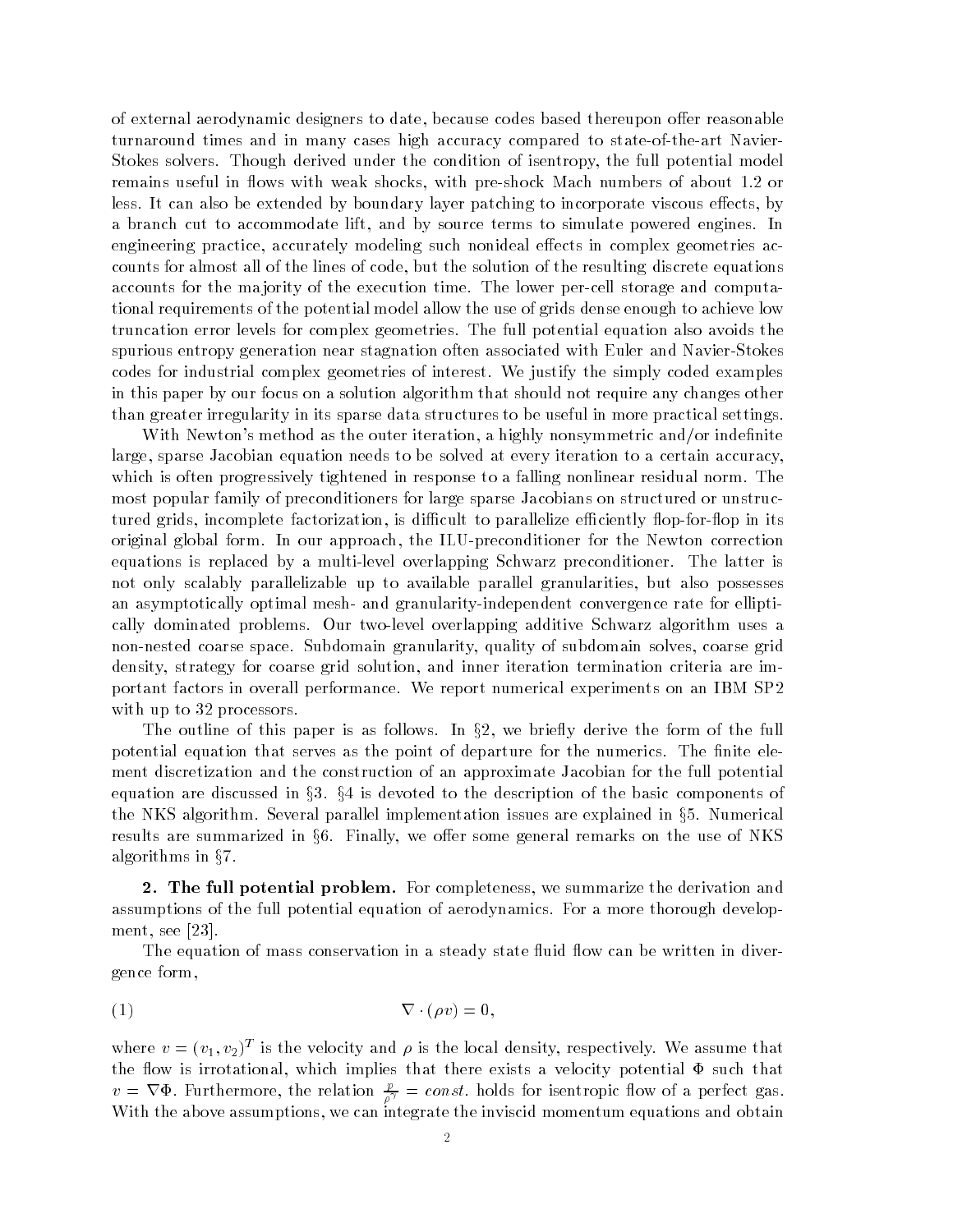Bernoulli's equation

$$
\frac{q^2}{2} + \frac{a^2}{\gamma - 1} = const.
$$

where  $q = (v_1^2 + v_2^2)^{1/2} = ||\nabla \Phi||_2$  is the local flow speed. The sound speed a is defined by  $a^2 \equiv a p / a \rho$ , where  $p$  is the local static pressure. By means of the above relations, the live unknown fields  $v_1, v_2, p, a$ , and  $\rho$  can be eliminated in favor of a single unknown function  $\Phi$ , which solves the full potential equation:

(3) 
$$
\nabla \cdot (\rho(\Phi) \nabla \Phi) = 0.
$$

Two forms of this equation are standard in the literature, depending upon whether the density is referenced to a uniform freestream (at  $\infty$  ) or to a stagnation point condition. We derive the freestream version as follows- From Bernoullis equation

(4) 
$$
\frac{q^2}{2} + \frac{a^2}{\gamma - 1} = \frac{q_{\infty}^2}{2} + \frac{a_{\infty}^2}{\gamma - 1},
$$

we have that

(5) 
$$
\frac{a^2}{a_{\infty}^2} = 1 + \frac{(\gamma - 1)(q_{\infty}^2 - q^2)}{2a_{\infty}^2} = 1 + \frac{\gamma - 1}{2}M_{\infty}^2 \left(1 - \frac{q^2}{q_{\infty}^2}\right),
$$

where  $\alpha$  is the Mach number and M is the free  $\alpha$  is the free free free mach number of the free free  $\alpha$ definition of the sound speed and the pressure-density relation, we obtain

(6) 
$$
a^2 = \frac{d(c\rho^{\gamma})}{d\rho} = c\gamma\rho^{\gamma-1},
$$

or equivalently,  $\left(\frac{a}{a_{\infty}}\right)^2 = \left(\frac{r}{\rho_{\infty}}\right)^{\frac{1}{2}}$ . Therefore,

(7) 
$$
\rho(\Phi) = \rho_{\infty} \left( 1 + \frac{\gamma - 1}{2} M_{\infty}^2 (1 - \frac{||\nabla \Phi||_2^2}{q_{\infty}^2}) \right)^{1/(\gamma - 1)}.
$$

Observe that while the density is positive in regions of validity,  $(3)$  may be locally hyperbolic.

Equation requires boundary conditions- In this paper we consider only subsonic fareld boundaries- Since our emphasis is on the performance of the Schwarz precondi tioning, we study a symmetric nonlifting case, thus avoiding consideration of the Kutta-Joukowsky boundary condition- To keep the geometry of the domain trivial we use a classical transpiration boundary condition on a slit to represent the airfoil- Transpiration refers to a continuously parameterized injection and removal of fluid along a portion of the boundary to create a recirculation pocket with a bounding streamline attached to the domain boundary at both ends over which the ow of interest passes inviscidly- Transpira tion is implemented as an inhomogeneous Neumann condition- A theoretical discussion of the use of transpiration boundary conditions to model displaced surfaces can be found in - For the fareld boundary condition we use Dirichlet values of the potential upstream-More sophisticated farfield conditions are possible, and are required in the case of a lifting airfoil, but these conditions are sufficient for reasonable agreement of our numerical results with accepted nonlifting solutions.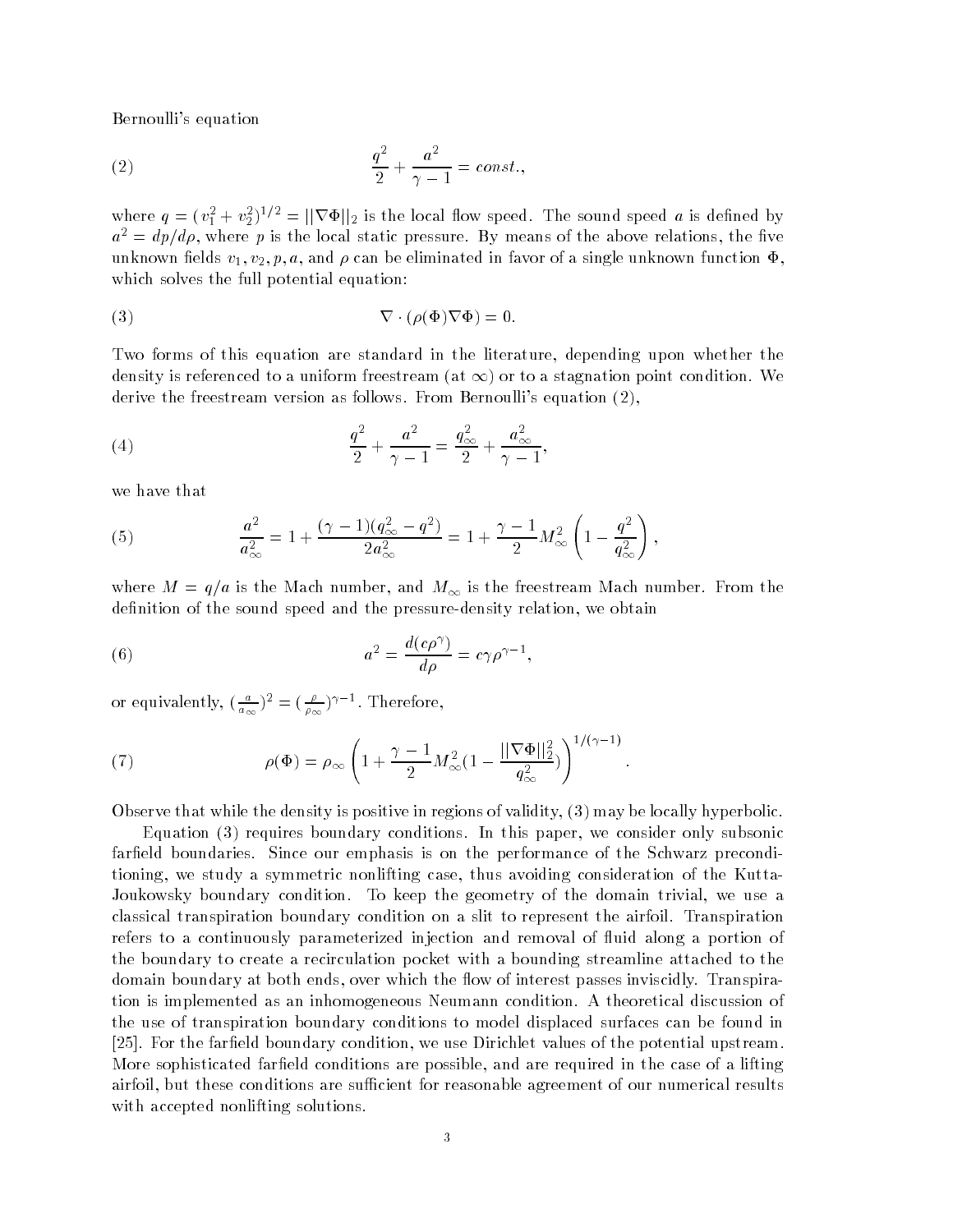**3. Finite element approximation.** Following Boeing's TRANAIR code [41], we employ a finite element formulation of the two-dimensional full potential equation using bilinear elements- the existence uniquence uniquence  $\mathbf{r}$  and  $\mathbf{r}$  are not central to the solution are not central to this paper but have been discussed in the papers and references therein- Related nite element approaches for this class of full potential equations can also be found in 

- A finite volume scheme was given in  $[29]$ .

3.1. Basic finite element scheme. The finite element problem is formulated in terms of the weak form

$$
a(\Phi, v) = \int_{\Omega} \rho(\Phi) \nabla \Phi \cdot \nabla v \, d\Omega.
$$

We use bilinear elements on a rectangular partition of  $\Omega$  denoted by  $\Omega_h = \{\tau_i, i = 1, \ldots, M_h\}$ . Let  $\{\phi_i(x, y)\}$  be the usual nodal basis functions. The numerical solution we seek has the form

$$
\Phi(x, y) = \sum \Phi_i \phi_i(x, y),
$$

and satisfies the following nonlinear algebraic equations

(8) 
$$
\sum_{i=1}^{M_h} \rho(\Phi(x_i^c, y_i^c)) \int_{\tau_i} \nabla \Phi \nabla v \, d\Omega = 0,
$$

for all  $v$  in the test function space. Here  $(x_i^*,y_i^*)$  is the center point of the rectangle  $i_i$ . To simplify and speed up numerical integration, we introduce certain approximations when dealing with some of the mathematic forms-  $\sim$  the way that we the local non-local non- $\mathbf{1}$ numerical integration in the integration in the system of non-linear to that in the system of non-linear to the system of non-linear terms of non-linear terms of non-linear terms of non-linear terms of non-linear equations

(9) 
$$
F(\Phi) = \begin{pmatrix} F_1(\Phi_1, \cdots, \Phi_N, \rho(\Phi_1, \cdots, \Phi_N)) \\ \vdots \\ F_N(\Phi_1, \cdots, \Phi_N, \rho(\Phi_1, \cdots, \Phi_N)) \end{pmatrix} = 0,
$$

where

(10) 
$$
F_i(\Phi, \rho(\Phi)) = \sum_{\tau \in \Omega_h} \rho(\Phi(x_\tau^c, y_\tau^c)) \int_\tau \nabla \Phi \nabla \phi_i d\Omega,
$$

and  $(x_\tau^c, y_\tau^c)$  is the center point of the element  $\tau$  . We construct the Jacobian matrix  $J = \{J_{ij}\}$ of the nominour system F approximately as follows-for each pair of indices  $\alpha_{ij}$  we define

$$
\frac{\partial F_i(\Phi)}{\partial \Phi_j} = \sum_{\tau \in \Omega_h} \int_{\tau} \rho(\Phi) (\nabla \phi_j \cdot \nabla \phi_i) d\Omega +
$$

$$
\sum_{\tau \in \Omega_h} \int_{\tau} \frac{d\rho}{ds} \frac{\partial}{\partial \Phi_j} (\|\nabla \Phi\|_2^2) (\nabla \Phi \cdot \nabla \phi_i) d\Omega,
$$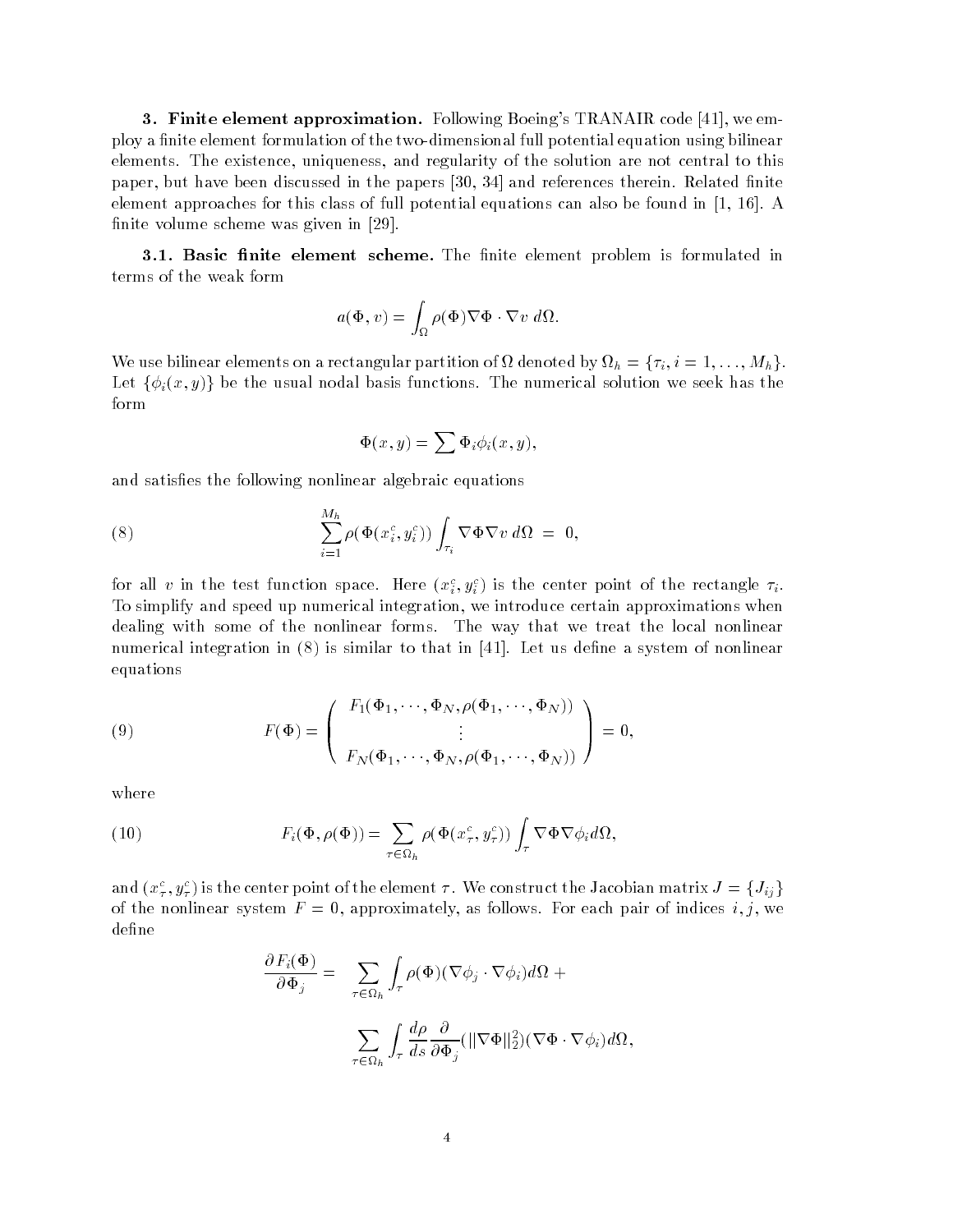where  $s = \|\nabla \Phi\|_2^2$ . In our numerical scheme, to simplify the numerical integration, the exact Jacobian value above is replaced by

(11)  

$$
J_{ij} = \sum_{\tau \in \Omega_h} \rho(\Phi(x_{\tau}^c, y_{\tau}^c)) \int_{\tau} (\nabla \phi_j \cdot \nabla \phi_i) d\Omega + \sum_{\tau \in \Omega_h} \frac{d\rho}{ds} \int_{\tau} \frac{\partial}{\partial \Phi_j} (\|\nabla \Phi\|_2^2) (\nabla \Phi \cdot \nabla \phi_i) d\Omega,
$$

where the value of dg is the element calculated at the element point-  $\alpha$  from the element  $\alpha$ because the density function  $\rho$  is not a constant, the Jacobian matrix is generally nonsymmetric and possibly indenite- The explicit construction of the Jacobian matrix is not necessary if we use an unpreconditioned Newton-Krylov method; however, to implement a Schwarz preconditioner, explicit approximation of the Jacobian matrix is needed in each subdomain.

**3.2. Density upwinding schemes.** For subsonic problems, the above mentioned finite element method is sufficient; however, for transonic cases upwinding has to be introduced in the density calculation in order to capture the weak shock in the solution  $\sim$ proper use of an upwinding scheme is essential both to the success of the overall approach in finding the correct location and strength of the shock and to the convergence, or the fast convergence, of the inexact Newton's method.



Fig - The nite element stencil is stored at the cel l vertices and at the cel l centers

As mentioned earlier, density  $\rho$  is assumed to be a constant in each element, and this constant is ordinarily determined by the four values of  $\Phi$  at the corners of the element, through - Following 
 if an element is determined to be supersonic or nearly so its density value is replaced by

$$
\tilde{\rho} = \rho - \mu V \cdot \nabla_{-} \rho,
$$

where V is the normalized element velocity and  $\nabla_{\perp} \rho$  is an upwind undivided difference. For example, with reference to Fig- Fig-  $\cdots$  (  $\gamma$  )  $\gamma$  ) with  $\gamma$   $\gamma$  )  $\gamma$  . O in the element marked with  $\rho_1$ , then

$$
\tilde{\rho}_1 = \rho_1 - \mu(V_x(\rho_1 - \rho_6) + V_y(\rho_1 - \rho_8)).
$$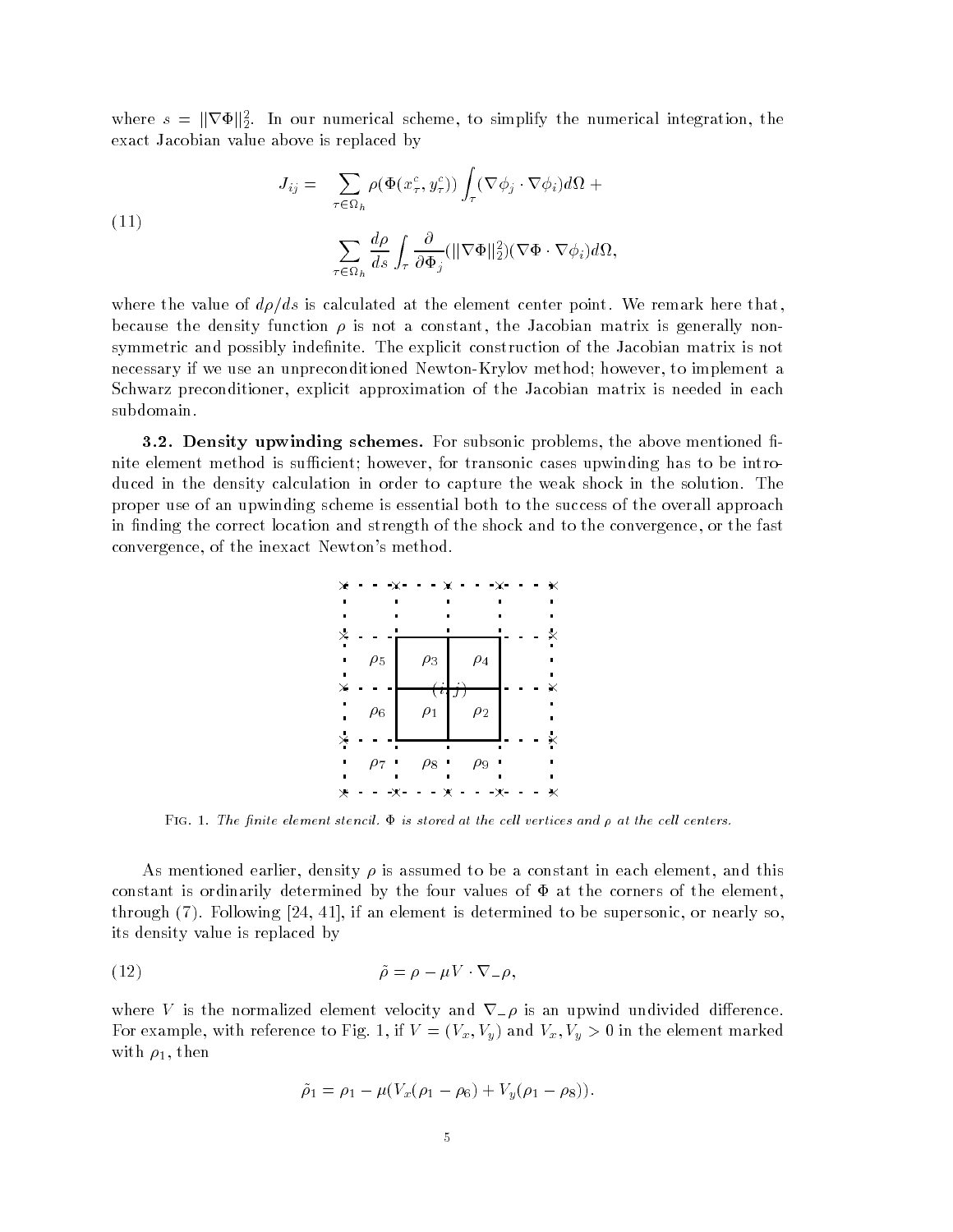Here  $\mu$  is the element switching function,

(13) 
$$
\mu = \nu_0 \max\{0, 1 - M_c^2/M^2\},
$$

where the Mach number machine machine and and the Water and the cutoff cutoff cutoff cutoff cutoff cutoff cutoff introduce dissipation just below Mach and Lie is a constant usually set to something  $\alpha$ between 
- and - to increase the amount dissipation in the supersonic elements- Param eters and are selected to and are varied to and are varied to advantage a construction steps in the steps in problems with spectrum and many spectrum  $\Theta$  and the spectrum methods the spectrum of the spectrum  $\Theta$  ) as it drops below the upwinding is triggered in greater in a constant (but nearly sonic cells- and V together control the amount of the appearance cell-the amount of the upper control to the c th and and a money a convergence but discussed and and and and and and all the shock-all progress) and and approach approach and and the decreased to steepen up a shock whose locations whose location and continued and strength has converged-to an will take many new that the shock will take many  $\alpha$ on its correct location whereas a distribution whereas a distribution-location-location-location-location-locationchosen sequence of Mc and Constant constants considerably accelerate the Newtons considerably more c details on this viscosity damping can be found in - Another way to control the con vergence of Newton's method is through the use of iterated maximization of the switching function, as described below and first discussed in  $[22]$ .

For each element,  $\mu$  as defined by (13) is called the zeroth level switching function and is denoted more precisely as  $\mu^{(0)}$ . In Fig. 1, there is a nonzero  $\mu_i^{\scriptscriptstyle\vee}$  ' for each element marked with it is retrieved so retrieved with the element  $\mathcal{L}_{\text{max}}$  is denoted as a set of the element mass  $\mathcal{L}_{\text{max}}$ 

$$
\mu_1^{(1)} = \max{\{\mu_1^{(0)}, \ldots, \mu_9^{(0)}\}},
$$

namely,  $\mu_{1}^{\ast}$  's the maximum of the all the  $\mu$  values in its immediate neighborhood. A  $(k + 1)$ -level switching function is defined recursively as the maximum of the neighboring  $k$ -level  $\mu$  values.

Results for  $k\ =\ 2$  are reported in §6. A rather tight Mach cutoff is used, namely  $m_c = 0.95$ , and we set  $\nu_0$  to i.u.

we remark that remark the metallicity of the discrete discrete dependency, so larger externes to stencil size in both the nonlinear function and the Jacobian- For example if <sup>k</sup> the stencie component at most a bannel (algulant most most bannel menne annotal surrounding it! ) . in Fig. 1). If  $k = 1$ , then some of the "X" points may join the stencil depending the ow direction and the stencil may contain as many as 
 points- The increase in the stencil bandwidth does not cause much of a problem in the nonlinear function evaluation but substantially increases the memory requirement of the true Jacobian matrix, which is constructed and stored for the Schwarz preconditioner at the beginning of each Newton iteration- To keep the memory requirements small in practice we do not calculate or store  $\mathcal{L}$ experiments show that this extra level of approximation of the Jacobian matrix does not in fact appreciably reduce its power as a preconditioner- This is analogous to the practice in [7] of using Jacobian blocks based on first-order upwinding to drive a second-order upwinded residual to zero in an interation-discussed in the thought not construct the theory of the theory of the theory approximate Newton methods for systems arising from PDEs such techniques are commonly applied in stationary iterations in steady state aerodynamics codes- Especially in three space dimensions, using simplified upwinding in the Jacobian matrix dramatically reduces cost at a small expense in convergence rate degradation-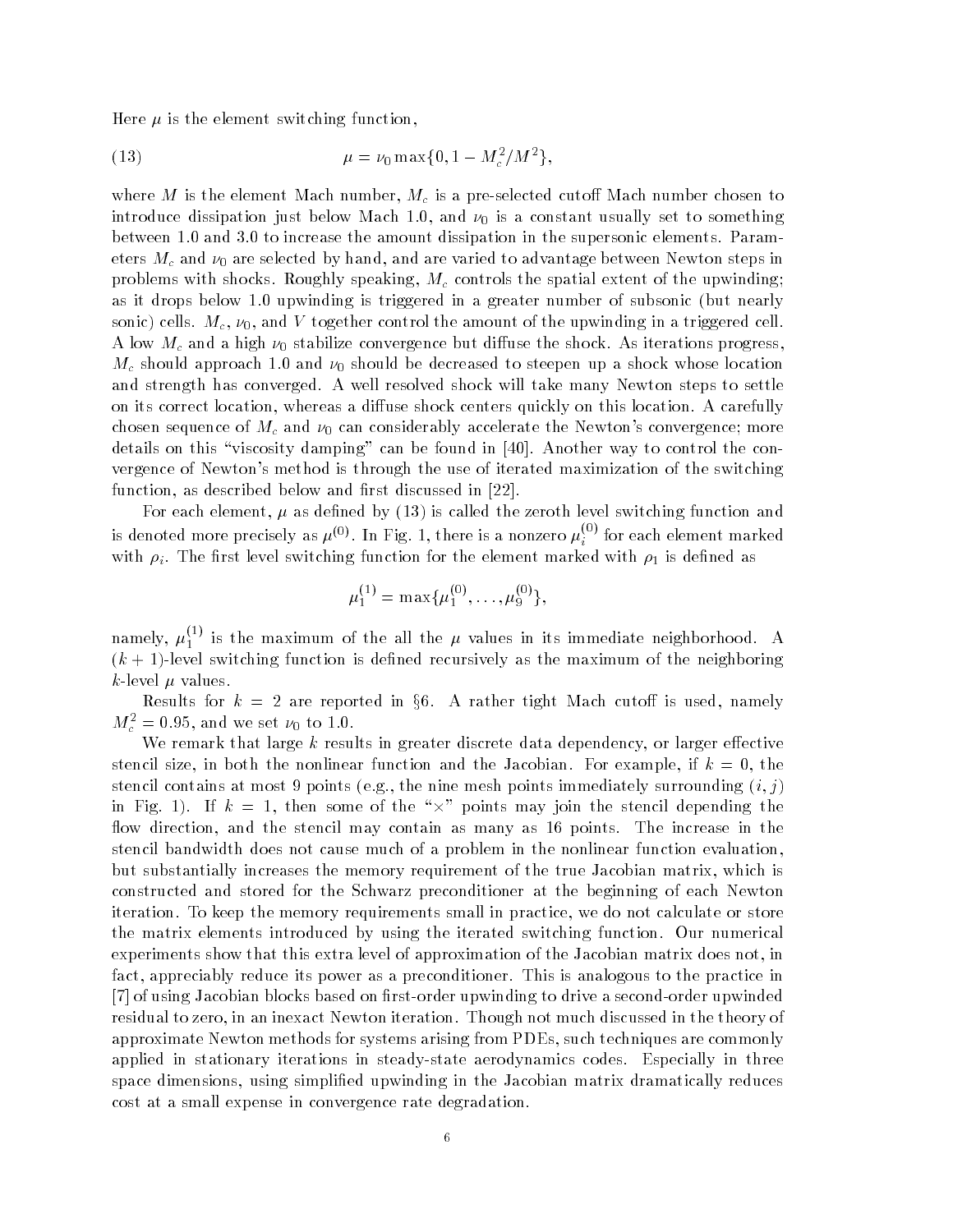4. Newton-Krylov-Schwarz algorithms. NKS is a family of general purpose algorithms for solving nonlinear boundary value problems of partial di erential equations- In terms of software development, NKS has three components that can be handled independently- However to achieve reasonable overall convergence the three components have to be tuned simultaneously- We discuss these components in turn-

4.1. The matrix-free Newton method. In this subsection, we briefly discuss the were the commutative interaction of the Eisenstate algorithm and the Eisenstate Interaction and the Eisenstate forcing functions 
- Starting from an initial guess 
 which is suciently close to the solution, a solution of the nonlinear system  $(9)$  is sought by using an inexact Newton method: For some  $\eta_k \in [0,1)$  find  $s_k$  that satisfies

kF k Jk skk <sup>k</sup>

and set  $\Phi_{k+1} = \Phi_k + \lambda_k s_k$ , where  $\lambda_k \in (0,1)$  is determined by a line search procedure - In practice the method is insensitive to the details of the method used to determine k- Much more important is nonlinear continuation in grid density dissipation and other parameters- The iteration is continued until convergence typically dened in terms of a sufficiently small  $||F(\Phi_k)||$ . The vector  $s_k$  is obtained by approximately solving the linear Jacobian system

$$
J(\Phi_k)s_k = -F(\Phi_k)
$$

with a Krylov space iterative methods of Antonio arbitrary Constants of Jacobian Jacobian Jacobian Jacobian J vector <sup>w</sup> can be approximated by

$$
J(\Phi_k)w \approx \frac{1}{\epsilon} \left( F(\Phi_k + \epsilon w) - F(\Phi_k) \right).
$$

rencing with the control of the matrix matrix more such matrix and provided to more provided to the control of nite word length e ects than ordinary Krylov methods- Left preconditioning of the Jaco bian with an operator  $B^{-1}$  can be accommodated via

$$
B^{-1}J(\Phi_k)w \approx \frac{1}{\epsilon}\left(B^{-1}F((\Phi_k+\epsilon w))-\tilde{F}(\Phi_k)\right),
$$

where  $F(\Psi_k) = B - F(\Psi_k)$  is stored once, and right preconditioning via

(15) 
$$
J(\Phi_k)B^{-1}w \approx \frac{1}{\epsilon}\left(F((\Phi_k + \epsilon B^{-1}w)) - F(\Phi_k)\right).
$$

Right preconditioning is preferable when the focus is on comparing di erent preconditioners in vitro, since the true linear residual norm that is measured as a by-product in Krylov method GMRES (see next subsection) and used in the termination test is independent of any right preconditioning- On the other hand any left preconditioning changes this  $\alpha$  , product residual normal reason left preferable preferences  $\alpha$  and  $\beta$  are preferences when GMRESHS is applied we too as the solver for an inexact Theorem incontour when the preconditioning  $B^{-1}$  is of high quality, the left-preconditioned residual serves as an estimate of the error in the Newton update vector- This estimate can be employed in a termination condition- In this paper one of our emphases is preconditioner quality and we report only right-preconditioned results.

The most expensive component of the algorithm is the solution of the linear system with the Jacobian at each Newton iteration- As discussed in Eisenstat and Walker 
 when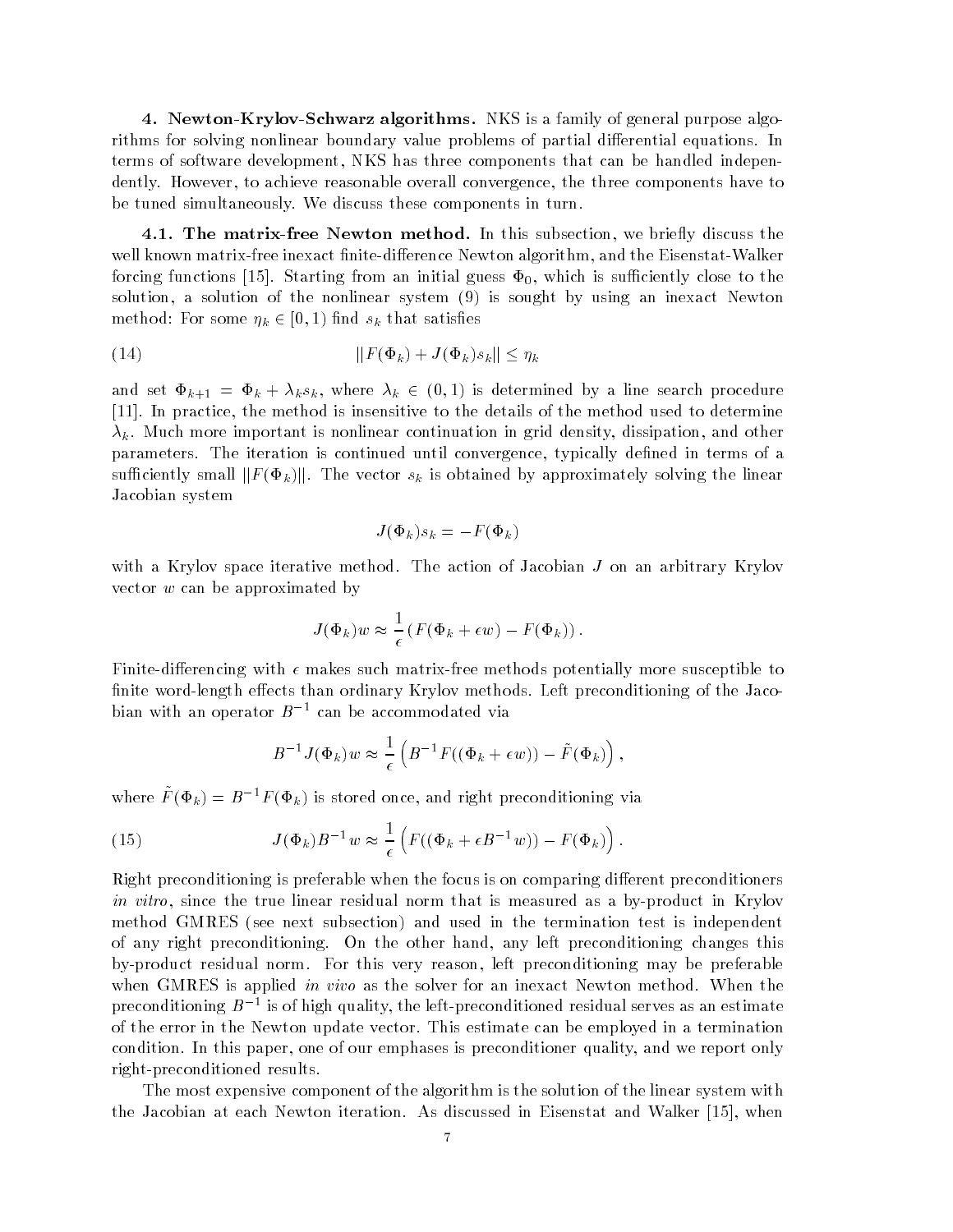$\Phi_k$  is far from the solution, the local linear model used in deriving the Newton method may disagree considerably with the nonlinear function itself, and it is unproductive to "oversolve these conditions are the stopping conditions including those discussed that including the conditions of in [15], and found that the best choice for our problems, based on elapsed execution time for a fixed relative nonlinear residual norm reduction, is simply to set  $\eta_k = 10^{-2} \| F(\Phi_k) \|_2$ . In fact, even the looser  $\eta_k = 10^{-1} ||F(\Phi_k)||_2$  is sufficient for the first few Newton iterations, but not much time is saved by switching dynamically among these two already loose criteria so we use the first throughout.

**4.2. Krylov iterative methods.** We use the GMRES method  $\begin{bmatrix} 35 \end{bmatrix}$ , to solve the linear system of algebraic equations

$$
(16) \t\t\t Px = b,
$$

where P is the matrix appears in  $(15)$ , and b is the negative of the nonlinear Newton residual vector in (9). The method begins with an initial approximate solution  $x_0 \in R^n$  and an initial residual  $r_0 = \mathcal{v} - \mathcal{F} x_0.$  At the  $m^{\circ\circ}$  neration, a correction vector  $z_m$  is computed in the Krylov subspace

$$
\mathcal{K}_m(r_0) = \text{span}\{r_0, Pr_0, \cdots, P^{m-1}r_0\}
$$

that minimizes the residual,  $\min_{z \in \mathcal{K}_m(r_0)} \|b\ -\ P(x_0+z)\|_2.$  The  $m^{th}$  iterate is thus  $x_m$  =  $\sim$  0 to  $m$  and the available memory one is sometimes for the contract the contract the kontract of the kontract of GMRES method - How is the case of the convergence of the case of the convergence property normal convergence o even convergence is guaranteed- In our experiments we do not need to solve the linear systems very accurately; i.e.,  $\eta = 10^{-7}$  in

$$
||b - Px_m||_a \leq \eta ||r_0||_2
$$

is sufficient to capture an accurate solution to the nonlinear problem, in both subsonic and transonic cases- We do observe that for certain maximum Krylov subspace dimensions for example in a problem with approximately times as many discrete unknowns and certain measured decline  $\setminus$  and  $\setminus$  . The initial can never reduce the initial canonical canonical can residual below To F. Th other words, there is no linear convergence. It is further noticed in such cases that the residual norm measured as a by-product in GMRES is no longer the same as, or even close to, the true residual norm except at the restarting points, where it is freshly updated- A loose linear convergence tolerance avoids this problem by returning to the Newton method with a step that is far from exact- In the delicate balance between few nearly exact Newton steps with expensive inner linear solutions and many inexact Newton steps with bounded-cost inner linear solutions, we find the bottom line of overall execution time best served by bounding the inner mother working working produced by also found the intermost e ective in the context of inviscid aerodynamics based on the primitive variable Euler equations are in procedured as year of its asymptotic convergence but it as a procedure but it as year of its a provides steep linear convergence-

we believe, after Saad (personal communication), that this may be due to a lack of floating point that is not commutativity in the product that expresses  $z_m$  in GMRES, namely  $z_m = PV_m y$ , where  $V_m$  is a Gram-Schmidt basis for  $\mathcal{K}_m$  and y is a coefficient vector of dimension m that satisfies a related least squares problem see - The eect seems related to drastic variations in the magnitude of successive elements of  $y$ .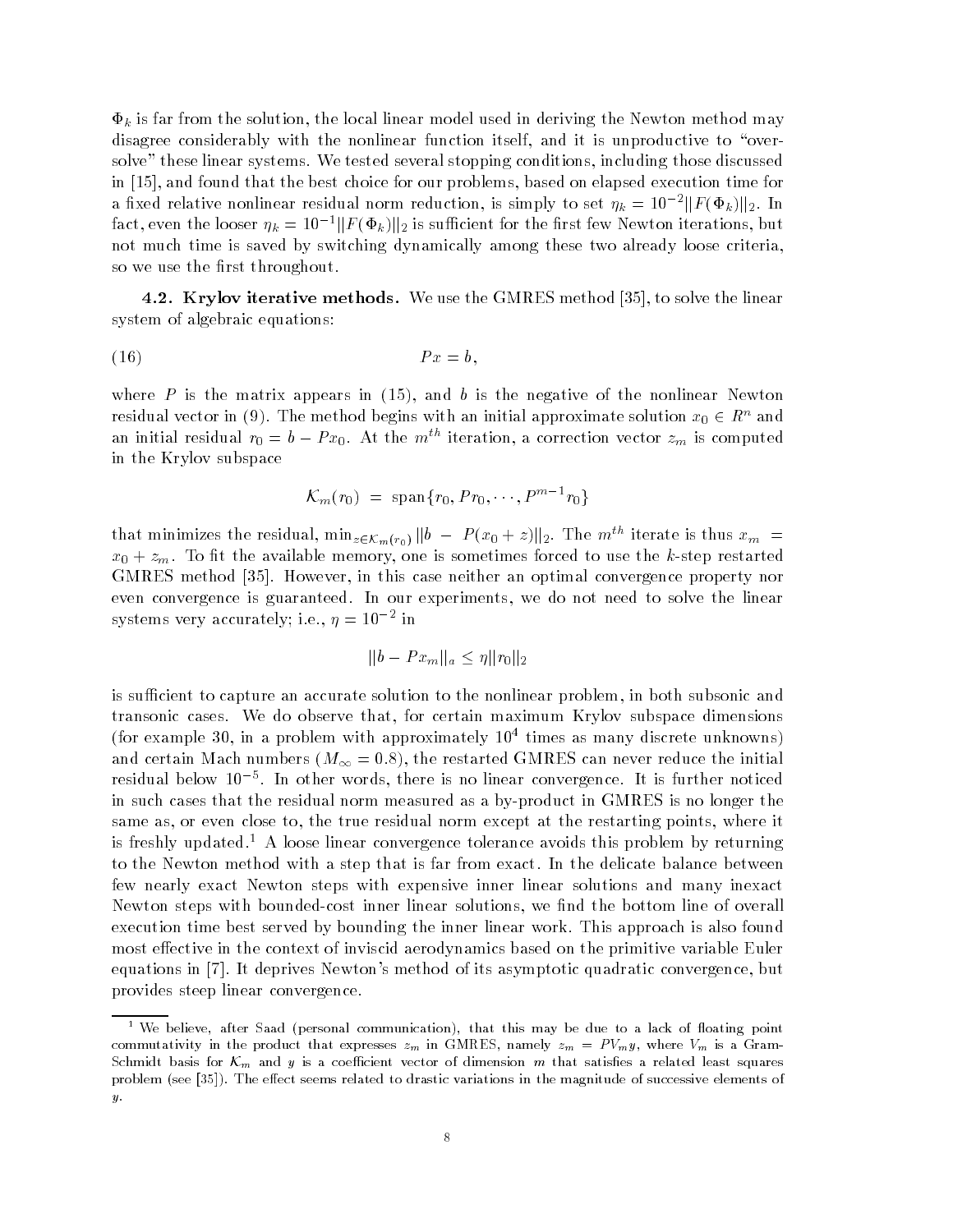4.3. Two-level overlapping Schwarz preconditioners with non-nested coarse spaces. In this subsection, we discuss a two-level overlapping Schwarz preconditioner with inexact subdomain solvers and non nested coarse grid- Let be the domain of the full potential equation- We rst partition the domain into nonoverlapping substructures i  $i = 1, \cdots, N$  . To obtain an overlapping decomposition of the domain, we extend each subregion  $\Omega_i$  to a larger region  $\Omega_i,$  i.e.,  $\Omega_i \subset \Omega_i.$  Only simple box decomposition is considered in this paper: all the subdomains  $\Omega_i$  and  $\Omega_i$  are rectangular and are made up of integral numbers of ne mesh cells- For simplicity we also assume that all substructures are of the same size. More precisely, the size of  $\Omega_i$ ,  $i=1,\cdots,N$ , is  $H_x \times H_y$  and the size of  $\Omega_i$  is  $H_{x}^{'}\times H_{y}^{'} ,$  where the  $H^{'}$  are chosen so as to ensure a discrete overlap, denoted by  $ovlp,$  which is uniform in the number of ne grid cells all around the perimeter i-e-

$$
ovlp = (H'_x - H_x)/2 = (H'_y - H_y)/2,
$$

for interior subdomains- For boundary subdomains we simply cut o the part that is outside - Fig. -, which appears in the denition of numerical boundary conditions of numerical boundary conditions illustrates a decomposition with an overlap of three fine mesh cells.

On each extended subdomain  $\Omega_i$ , we construct a so-called subdomain preconditioner  $B_i = \{J_{ij}\},$  where the node indexed by  $(i,j)$  belongs to the interior of  $\Omega_i$ .  $J_{ij}$  is calculated by using the formula 

- Density upwinding discussed earlier is used in the transonic cases. Zero Dirichlet boundary is used on the internal subdomain boundary  $\partial\Omega_i\cap\Omega,$  and the appropriate external boundary condition is used on the physical boundary if present-

We next discuss the construction of the coarse grid and the coarse grid preconditioner.  $T$  . The cover is built independent of the network of the neutral independent  $\mathbb{R}$ rectangular mesh  $\Omega_H$  =  $\{\tau^H_i, i = 1, \ldots, M_H\}$ , and at each coarse node we introduce a  $\sum_{i=1}^{n}$  because the set of  $\sum_{i=1}^{n}$   $\sum_{i=1}^{n}$   $\sum_{i=1}^{n}$   $\sum_{i=1}^{n}$   $\sum_{i=1}^{n}$   $\sum_{i=1}^{n}$   $\sum_{i=1}^{n}$   $\sum_{i=1}^{n}$   $\sum_{i=1}^{n}$   $\sum_{i=1}^{n}$   $\sum_{i=1}^{n}$   $\sum_{i=1}^{n}$   $\sum_{i=1}^{n}$   $\sum_{i=1}^{n}$   $\sum_{i=1$ subset of the ne mesh nodes- In other words the discrete subspaces dened by the two meshes are generally non nested - Both coarse and ne grids cover the entire and they share the same boundary which they both resolve exactly because of its prescribed simplicity- The case of a multi level Schwarz preconditioner for geometrically complex grids, in which only the finest level exactly resolves the boundary geometry is considered in (i.e., and control  $\bigcap_{i=1}^n$  is denoted by using the conditioning formula  $\bigcup_{i=1}^n$  is denoted formula  $\bigcap_{i=1}^n$  . The condition respect to the basis functions  $\{\Psi_i\}$ . The coarse grid matrix arises from an independent discretization not a grid matrix-discretization of  $N$  upwinding is used on the grid matrix-discretization on the  $N$ coarse grid coarse in the transferred case- management in the convergence may be slowed down to if the density upwinding is used at the coarse grid, since a poorly located shock may be resolved and added to the ne grid solution- We do not fully understand the reason for this slowdown and are not alone in regarding the choice of a coarse grid operator for mixed elliptic-hyperbolic problems as one of the most important outstanding questions in multilevel preconditioning-

The interaction of the coarse and the subdomain preconditioners is through the inter polation and restriction operations. We define the coarse-to-fine interpolation matrix,  $I_{H}^{\perp},$ as follows. Let  $I_H^h = \{l_{ij}\}$  be an  $M_h \times M_H$  matrix, and

$$
l_{i,j} = \Psi_j(x_i),
$$

where  $x_i$  is the line mesh node. The line-to-coarse restriction matrix is defined as  $(T_H^T)^+$ , the transpose of  $I_H^{\alpha}$ . The additive Schwarz preconditioner can be written as

(17) 
$$
B^{-1} = I_H^h B_0^{-1} (I_H^h)^T + I_1 B_1^{-1} (I_1)^T + \cdots + I_N B_N^{-1} (I_N)^T.
$$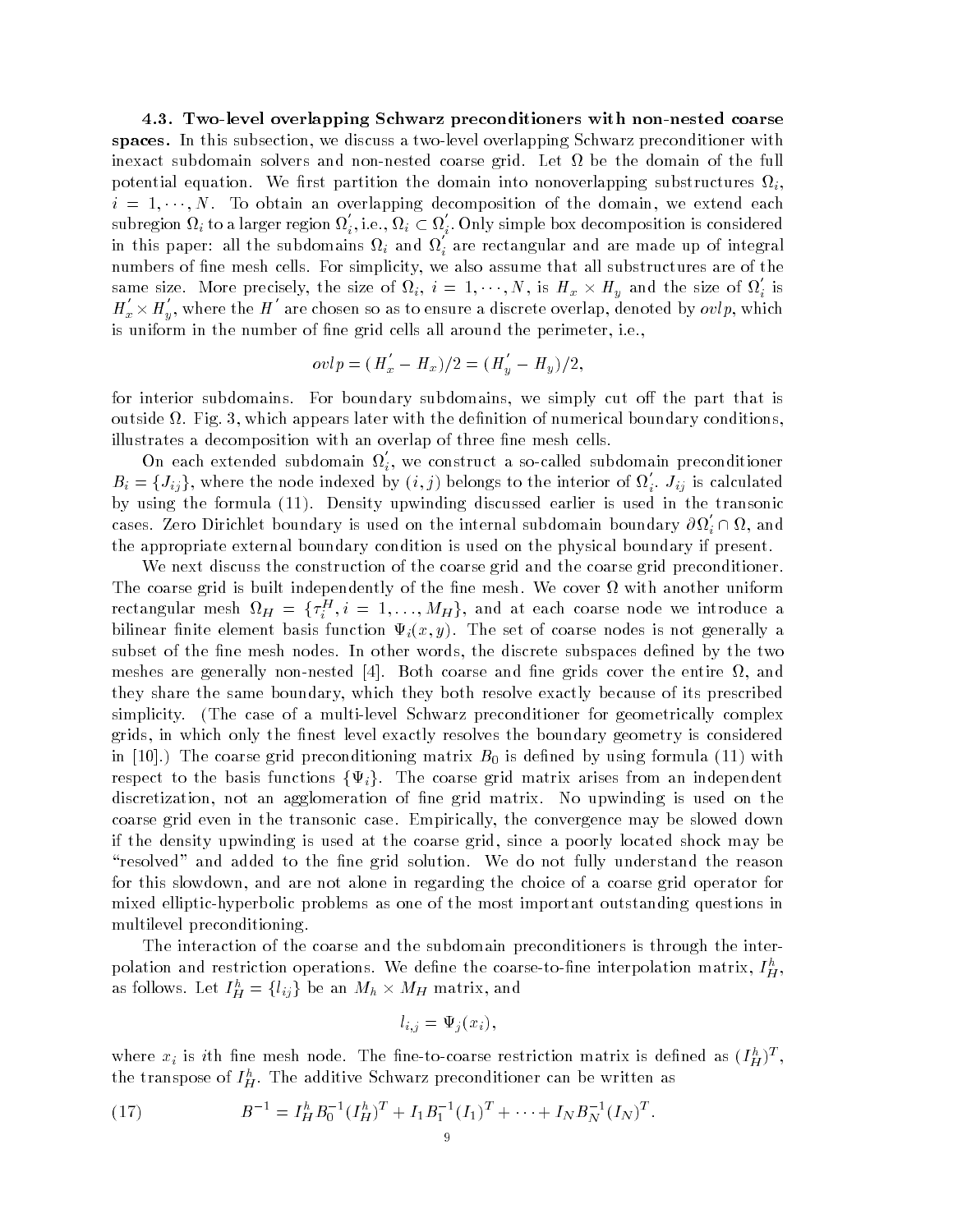Let  $n_i$  be the total number of nodes in  $\Omega_i$ , then  $I_i$  is an  $M_h \times n_i$  extension matrix that extends each vector defined on  $\Omega_i$  to a vector defined on the entire fine mesh by padding an  $n_i \times n_i$  identity matrix with zero rows.

Various inexact additive Schwarz preconditioners can be constructed by replacing the matrices  $B_i$ ,  $i > 0$ , in (17) with convenient and inexpensive to compute matrices, such as those obtained by using local incomplete factorizations. The coarse grid operator  $B_0$  ' is always applied to the comparisons of the comparisons of the comparisons of the comparisons of the comparisons o on rather general scalar problems can be found in - Experience with transonic potential problems in the Boeing TRANAIR code can be found in  $[39]$ .

**5. Parallel implementation issues.** We implemented the family of NKS algorithms on the IBM SP-C message  $\alpha$  is the top calls are interesting through the Champlet through the Chameleon through Package of Gropp and Smith [19], which uses the IBM MPL library.

The code is written in a hostless manner- Each processor is assigned one subdomain and the information pertaining to the interior of the subdomain is uniquely owned by that processor and is not available to any other processors except by message passing- Following the parallel complexity study in [18], the low-storage coarse mesh information is duplicated in each of the processors- On each processor we store the subvectors and subblocks of the Jacobian matrix associated with an extended subdomain-the coarses subdomain-the coarses preconditions of tioner the right hand vector is built by a parallel ne to coarse restriction operation- Once the right-hand vector is obtained, the coarse linear system is solved simultaneously on all of the processors for solution is the solution is the solution added to the local subdomaintary in the local s parallel coarse interpretation-interpretation-interpretation-interpretation-interpretation-interpretation-interpretation-interpretation-interpretation-interpretation-interpretation-interpretation-interpretation-interpretat size of the coarse linear system is so small that the execution time spent on it is negligible-



Fig -- Il lustration of two way buer copies required at each nearest neighbor boundary For each action of the Schwarz preconditioner on a vector the data needed in the extended regions are copied from the interior of neighboring subdomains. The amount of data moved for each processor is proportional to the area of overlap

The multiplication of a vector with the Schwarz preconditioner is the most expensive operation in terms of memory consumption and execution time- At the beginning of each nonlinear iteration, the  $\Phi$ -dependent local and coarse grid preconditioning matrices are computed explicitly and stored in Compressed Sparse Row CSR format- According to the desired type of local solver (see below), the matrices are factored, and the upper and lower triangular parts stored- The matrices for the interpolation and restriction between the coarse and fine meshes are independent of  $\Phi$ , and are calculated in a preprocessing step- After the solution of each subproblem is obtained those portions that lie within the overlapping regions bounded by the dashed boxes in Fig- are sent to neighboring subdomains to complete the summation dened in 
- The length of the message is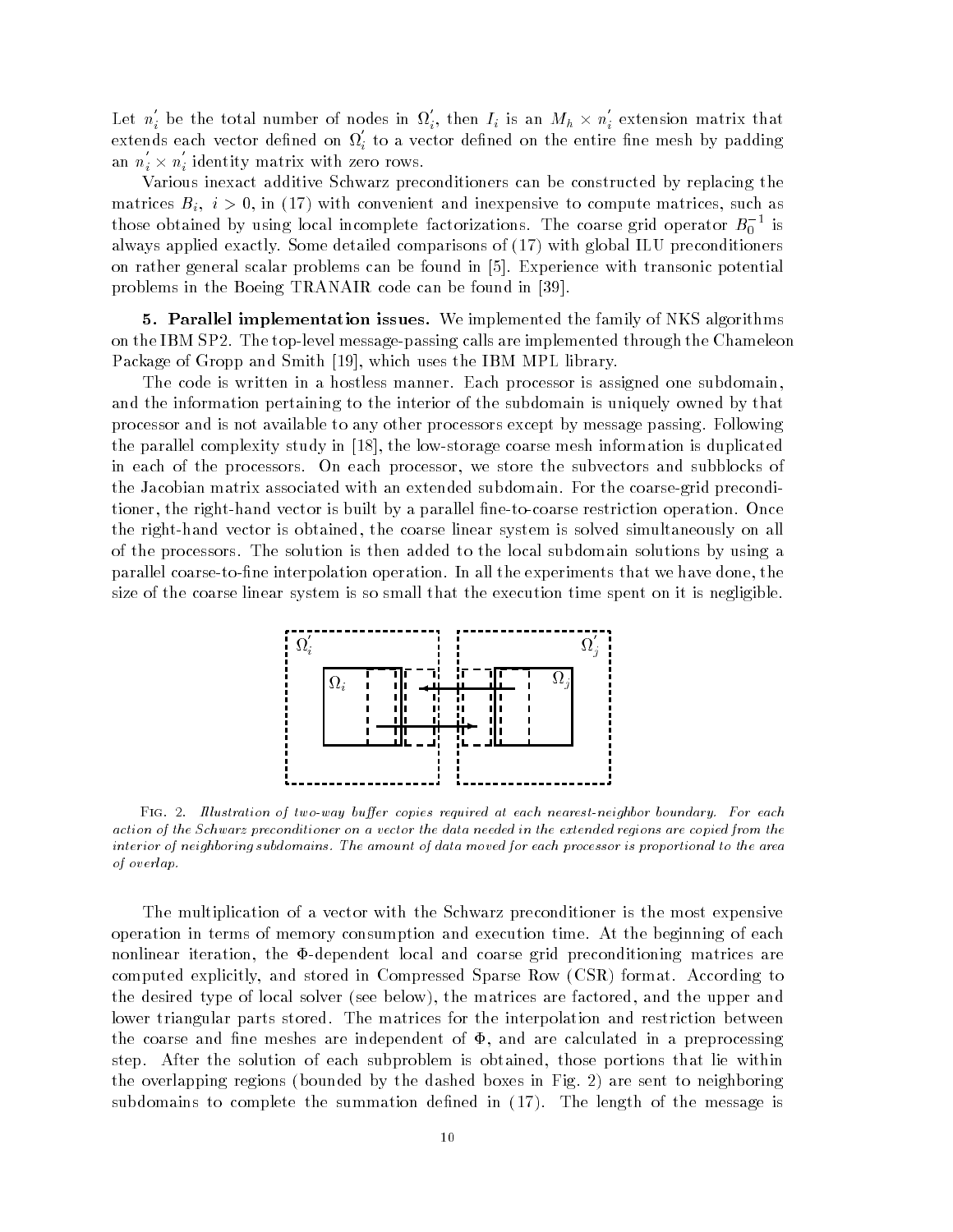proportional to the area of overlap-



Fig - Domain with an exaggerated NACA  curve at the bottom The dashed lines indicate the partition of the domain into nonoverlapping substructures
 and the dotted lines indicate the overlapping subdomains The incomplete  $\mathbf i$  lustrates and overlap of solid lines in overlap of subintervals - inour lustrates and  $\Gamma_5$  the freestream, and  $\Gamma_4$  the outflow boundary.

 Numerical results In this section we report some numerical results obtained on the IBM SP with up to the processors for both subsonic and transportations for the SP of the SP of the SP of the SP of the SP of the SP of the SP of the SP of the SP of the SP of the SP of the SP of the SP of the SP of the subsets of dedicated nodes through a batch scheduler- Other jobs on di erent dedicated subsets share the communication network but processor allocation tends to concentrate intercommunicating processors onto independent subnetworks- We report ve performance metrics for each run: (1) the total number of Newton iterations; (2) the total number of GMRES iterations;  $(3)$  the total execution time (including the pre-processing step such as the decomposition of the mesh, the calculation of message lengths and the allocation of sparse matrices all communication and synchronization overhead etc- which is an average over all processors;  $(4)$  the megaflop rate, which is a sum of the rates on each processor; and  $(5)$  the total communication time, which is an average over all processors (isolated out of - The rst two metrics are of interest in understanding convergence rates while and (5) are useful in assessing bottom-line performance and modeling scalability.

The computer code was first developed on a network of workstations, and then moved to the IBM SP changing the IBM Section the state of the best performance of the code, in terms of either the elapsed time or the megaflop rate, is not the main purpose of this paper- we provide this measurement in the execution  $\alpha$  and  $\alpha$  and  $\alpha$  and  $\alpha$ for completeness- Though compiler optimization was used the listed megaop rates are an order of magnitude below their peak values- Greater attention to cacheing is undoubtedly required to improve this situation, and will potentially be simplified when addressed in the future by the domain-oriented structure of the software.

Test problem and parameters selection is a unit and the parameter  $\mathcal{L}_{\mathcal{A}}$ titioned into a uniform rectangular meshes up to 512  $\times$  512 in size. Let  $q_{\infty},$  the farfield flow speed to the normalized to the contract of the contract of the contract of the contract of the contract of the contract of the contract of the contract of the contract of the contract of the contract of the contract of the **Report Follows**  $x$  advance the following boundary  $\alpha$  assume  $\alpha$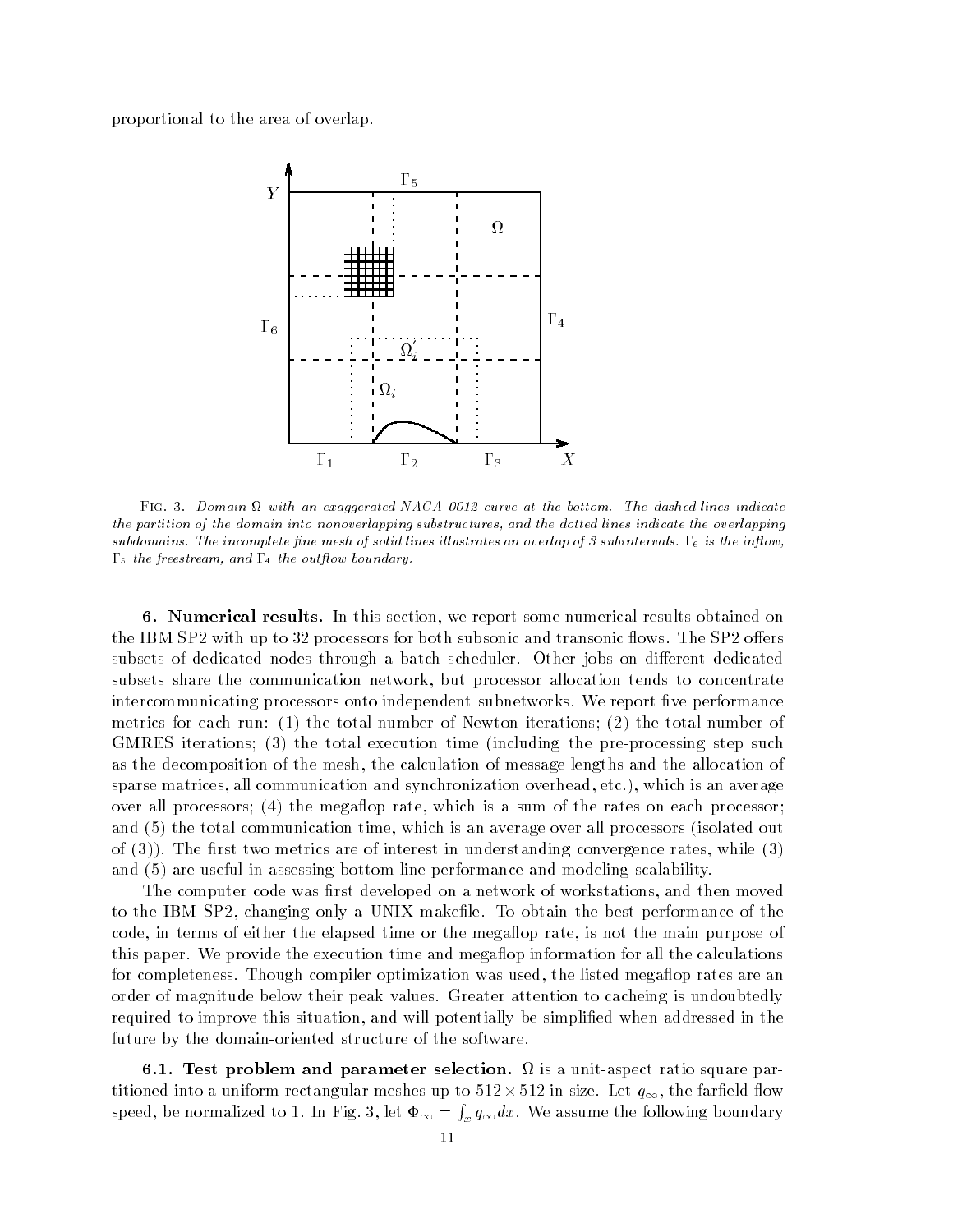conditions-

- $\bullet\,$  On the farmeld boundaries 14, 15 and 16, we assume  $\Phi=\Psi_\infty.$
- $\bullet$  Un  $1_2,$

$$
\frac{\partial \Phi}{\partial y} = -\nabla \Phi_{\infty} \cdot (n_x, n_y),
$$

where  $n = (n_x, n_y)$  is the unit outward normal, and where  $y = f(x)$  describes the shape of airfoil for  $x \in \Gamma_2$ . Once the function  $f(x)$  is given, this condition becomes

$$
\frac{\partial \Phi}{\partial y} = -q_{\infty} f'(x).
$$

 $\bullet$  Un 1  $_1$  and 1  $_3$ , we impose for symmetry the no penetration condition

$$
\frac{\partial \Phi}{\partial n} = \frac{\partial \Phi}{\partial y} = 0.
$$

The functional form used for the NACA0012 geometry  $[37]$  is

$$
f(x) = 0.17814(\sqrt{x} - x) + 0.10128(x(1 - x)) - 0.10968x^{2}(1 - x) + 0.06090x^{3}(1 - x),
$$

for  $x \in (0,1)$ . This unit interval is scaled to  $(1/3, 2/3)$  in the overall domain. The blunt leading edge of the airfoil poses a technical problem for the transpiration boundary condi tion, since  $f(x)$  is undenned there, so we slightly modify the function  $f(x)$ . The curve in the interval is replaced by a parabola with a matching function  $\Delta$  matching function  $\alpha$  at  $\alpha$ and matching function and results at  $\alpha$  and  $\alpha$  at  $\alpha$  -results at  $\alpha$  -results at  $\alpha$ 

A number of parameters need to be specied in the NKS algorithms- The selection of some parameters, such as the number of subdomains, is related to the granularity of the architecture not to the equation itself- we have the extent we have to

- $\bullet\,$  Switching-function parameters, in the transonic case (§3.2). The level of maximiza- $\ldots$  . The switching function is set to set  $\ldots$  set  $\ldots$  and the cutoff measure is  $\ldots$  $M_c^- = 0.95$ .
- Finite differencing parameter,  $\epsilon$  (§4.1). We find that for the nondimensional scalar full potential equation the numerics are not very sensitive to - We simply set it to near the square root of the machine epsilon-
- Newton convergence parameters (§4.1). The initial guess is a simple interpolation of the fareld boundary condition-  $N$ To the relative reduction of the initial residual. The step size reduction ratio in the  $\scriptstyle\rm III$  ine search is  $\scriptstyle\rm 0.5$  and the termination tolerance is TU  $\scriptstyle\rm T$  .
- Krylov convergence parameters (§4.2). The convergence tolerance for the linear iterative solver at each Newton iteration  $\eta_k = 10^{-2} \| F(\Phi_k) \|_2$  . We restart GMRES at every 30th iteration.
- Number of subdomains,  $ns$  (§4.3). Since only the additive version of Schwarz is under consideration, we always set that the number of subdomains is the same as the number of processors,  $np$ , which varies from 8 (the minimum required to store the problem) to  $32$  (the maximum available within power-of-two configurations). In a multiplicative algorithm we would set <sup>n</sup> to np times the number of colors-
- Overlapping size,  $ovlp$  (§4.3). In fact, there are two overlapping sizes, in x and y and this paper we assume the same this paper we assume the same of new cells over the same of the same of the - - - are extended in both directions-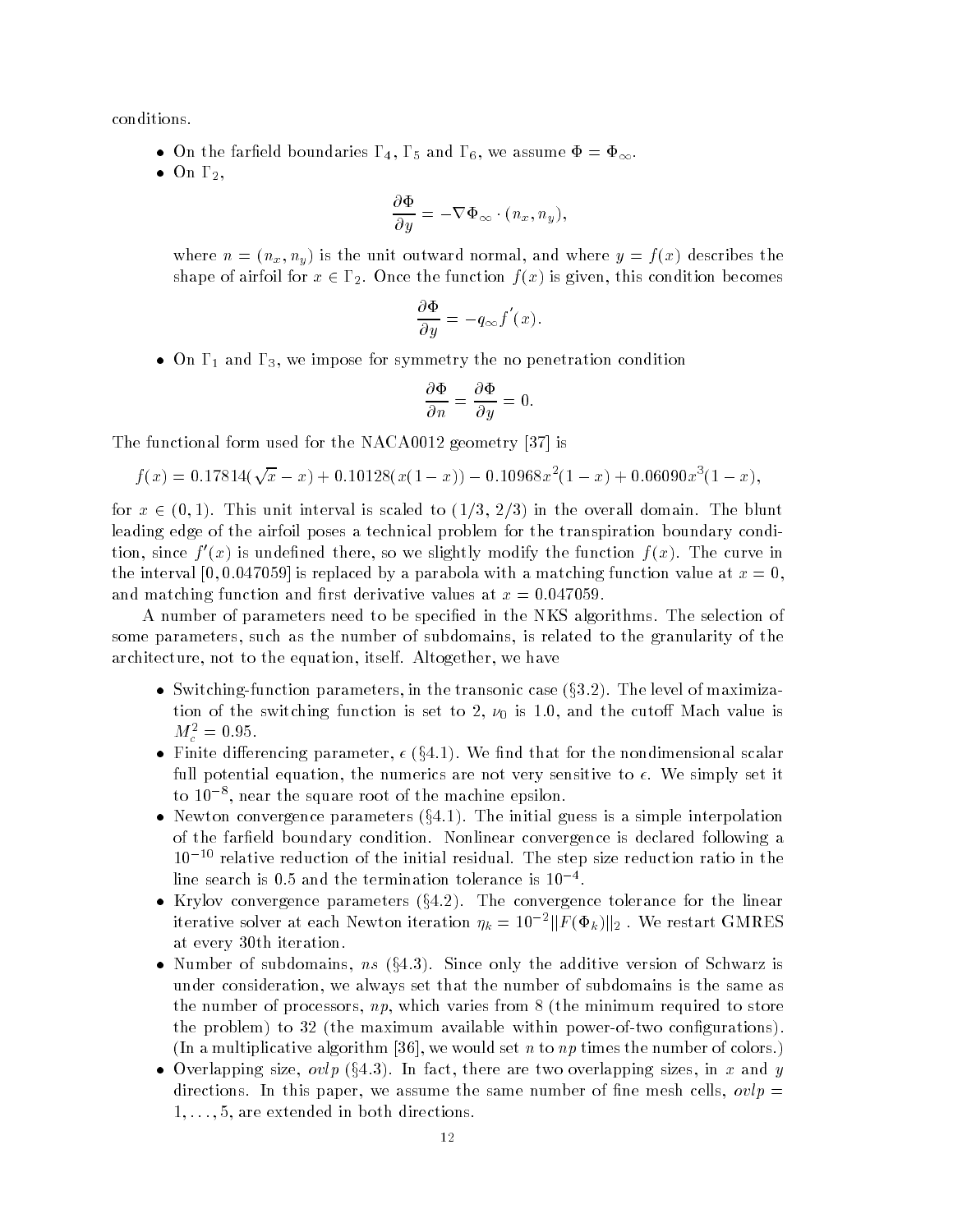- Coarse grid size (§4.3). This varies from no coarse grid ( $0\times 0$ ) to a coarse grid with a modest number of points in each subdomain (TU $\times$  11). (The coarse grid cells are square, but asymmetry in the employment of Neumann boundary conditions in the  $\alpha$  and  $\beta$  and the total number the total number of the gridpoints of  $\alpha$  , and  $\beta$
- Level of fill, k, in ILU (§4.3). According to our past experience with multilevel preconditioning  $\left[5\right]$  and similar experience on a industrial-grade transonic potential code relatively modest ll in is optimal for small subdomains- Intuitively little is lost relative to the coupling already sacriced at subdomain boundaries- However as the local memory keeps increasing on powerful modern parallel computers, such as the IBM SP the size of the subdomain problems can be quite large- For large subdomain problems is a control of line in the longer as every control is a control to the control of the control of to 5 in our experiments, then jumps discontinuously to the full band in the case of exact subdomain solves-

 $\blacksquare$ problem with M  $_{\odot}$  , arise fall with the elliptical views that with the electronic theory for the electronic stations it the iteration is the initial three continuous to reduce the initial between the initial nonractor of Tu TT. Because of the Krylov dimension cut-on, the convergence is finear; see the elect panel in Fig. of Fine cop portion of Factor Formance for a performance for a performance for a fixed-size problem of  $512 \times 512$  uniform cells with an increasing number of subdomains: 8, and density size is the overlap size is the size of the uniform coarse at the uniform coarse  $\pi$ varies from  $0\times 0$  to  $10\times 11$ . Key observations from this example are as follows: (1) Even a modest coarse grid makes a significant improvement in an additive Schwarz preconditioner, especially when the number of subdomains is large- As much as " of the execution time can be saved when adding a  $2 \times 3$  coarse grid to a no coarse grid preconditioner, for  $\mathcal{L}$  is a law of diminishing returns sets in at roughly one point per point per point per point  $\mathcal{L}$  $\mathcal{M} = \mathcal{M}$  using the total communication time is always less than  $\mathcal{M}$  $5\%$  of the total computational time, however, it becomes as much as  $26\%$  when using 32 processors- Includes synchronization delays as well as the time actually delivering the time actually deliverin message packets from application process to application process- Table shows the e ects of the overlap size. For simplicity, we fix the coarse grid to b  $\times$   $\prime$  for all test cases. The overlap size is given here in absolute terms i-the distance between the the distance between the the boundary unextended subdomain and the extended subdomain not relative to the diameter of the subdomain- All the subproblems are solved with the exact Gaussian elimination in sparse format- Since the ne mesh size is xed when using small number of processors such as np the single process memory requirement is substantial-memory requirement in this case  $\sim$ overlap size can indeed reduce the total number of GMRES iterations but the reduction of the total execution time is rather limited-

In Table 3, we present the results when the subproblems are solved with  $\text{ILU}(k)$  for various levels of fill-in. The overlap size is  $3h,$  and the coarse grid is (  $\times$  8. The conclusion from the tests shown is that the larger the  $k$ , the faster the method becomes; see the boxed numbers in Table - When using a small number of processors like  $\mathbb{R}^n$ time is obtained with  $ILU(5)$ ; compare the upper portions of Tables 1, 2 and 3, However, if the processor number is large, the optimal result can only be obtained by considering several parameters ovlp k the coarse mesh size and perhaps others- We have not simultaneously varied all relevant parameters to get the best results, but have presented controlled slices through parameter space for insight.

Load balancing should not be a significant issue in the dedicated-processor subsonic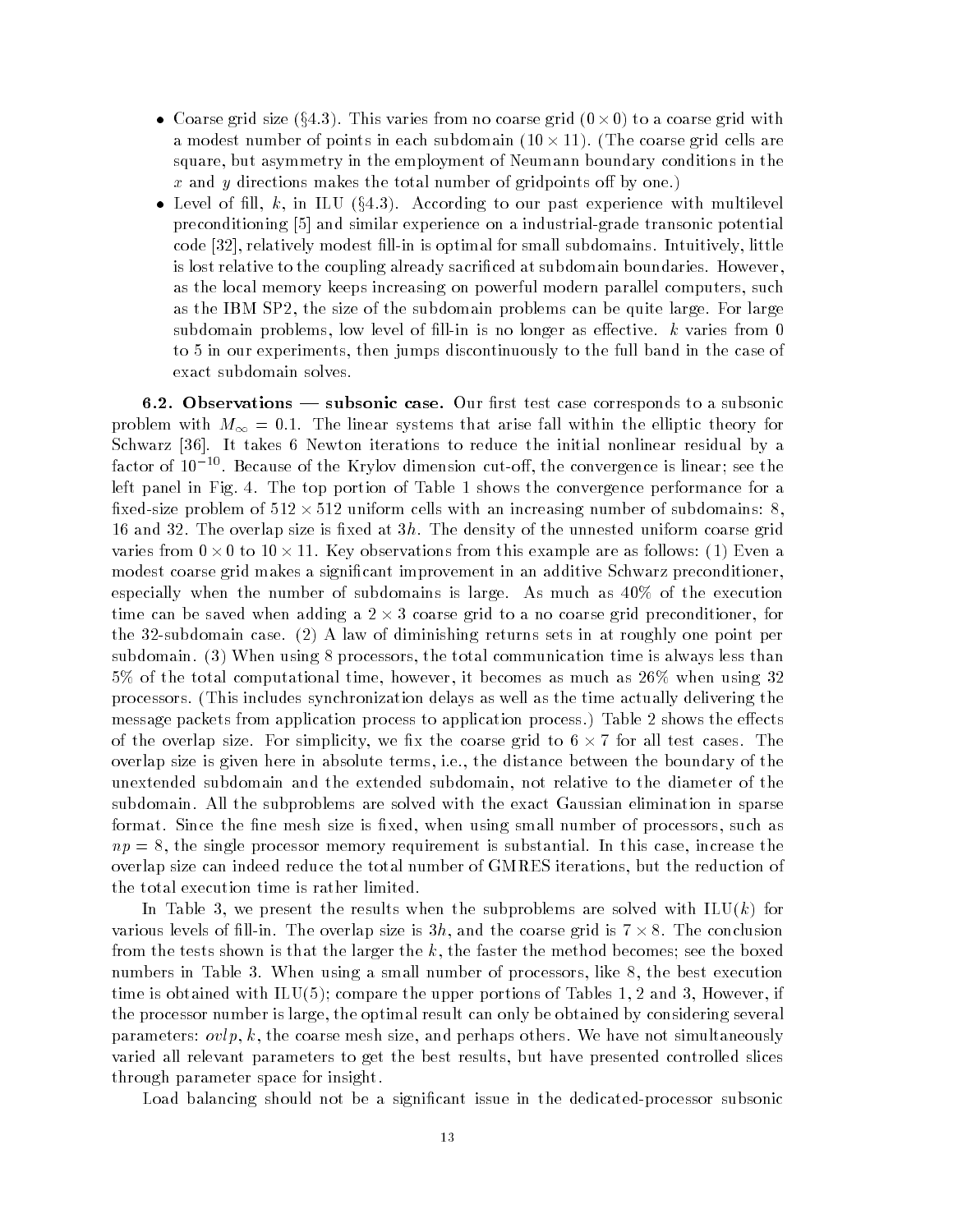case- All processors have nearly the same computational load except those which have to handle the Neumann boundary conditions- This is no longer true for the transonic calculation, when a shock resides in some of the subdomains. See  $\S6.4.$ 

 $\blacksquare$  observations the rst and probably the most important the most important important important important important important important important important important important important important important important im observation is that without a proper upwinding discretization, all three components of NKS can fail-

request the convergence motion, in terms of the convergence in the Company of the Convergence of the Company only 4 to 5 iterations for the Newton's method to establish the neighborhood of the shock,  $\mathcal{W}$  - While the shock is setting up the shock is setting up the linear convergence of  $\mathcal{W}$ Newtons method is interrupted see the left panel of Fig- -

The results for coarse grids of varying size are summarized at the bottom part of Table 1. The columns marked  $0\times 0$  and  $2\times 3$  reveal an interesting result for a mixed elliptic-hyperbolic  $\mathbf{r}$ iterations as well as the total execution time by a factor of "- An optimally chosen coarse grid size can lead to a greater savings-lead to a virtuely the collection and the convergence of all the linear solutions in a complete nonlinear calculation- The history in the left panel is without a coarse grid, and that in the right with a (  $\times$  8 coarse grid. The corresponding  $$ execution time requirements can be found in Table 1.

The number of linear iterations and the total execution time can be reduced even further if a proper overlap size, which is not usually very small, is used; see Table 2.

The best result, in terms of the total execution time, among all the test calculations is obtained using a ILUK with k as the subproblems solver solver solver seemed at the subproblems and than  $2\frac{\pi}{2}$  minutes on the 32-processor IBM SP2 to set up and solve the Mach 0.8 nonlinear system with more than a quarter of a million unknowns.

 Parallel eciency The parallel eciency of the present algorithm software hardware system is encouraging, but it is useful to sort out in detail where efficiency is lost in going from the processors-the mopen, the performance performance in Table 1996. three columns are excerpted from the rst and last columns of Table - The execution time data in the last column of Table 3 is the best, or nearly the best, for each Mach number and parallel granularity out of all of the parameter combinations considered and is therefore the most meaningful from which to draw parallel efficiency conclusions, though more flattering conclusions could be drawn from runs that were performing more (too much) computation per node per communication exchange-

After the number of processors, we list the number of linear GMRES iterations per 6 Newton steps in the upper (subsonic) half of the table, and per 19 Newton steps in the lower transonic half of the table- Then we list the execution time per or 
 Newton steps, respectively, these being the typical number of Newton steps required to fully solve the nonlinear problem- Fig- shows that for the transonic case the number of GMRES steps can vary signicantly over the course of a complete set of Newton iterations but the mean and the median are close-

Consider the following idealized model for the execution time of the fixed-size problem on p p b b be the overall executive properties in the overall executive in the number of linear iterations in t and Cp the average cost per iteration- that in group cost in GMRES the average cost per s iteration is *not* independent of the number of iterations, because of the orthogonalization overhead of later Krylov vectors is greater than earlier vectors but we assume that the dominant cost per iteration is the parallel Schwarz preconditioning-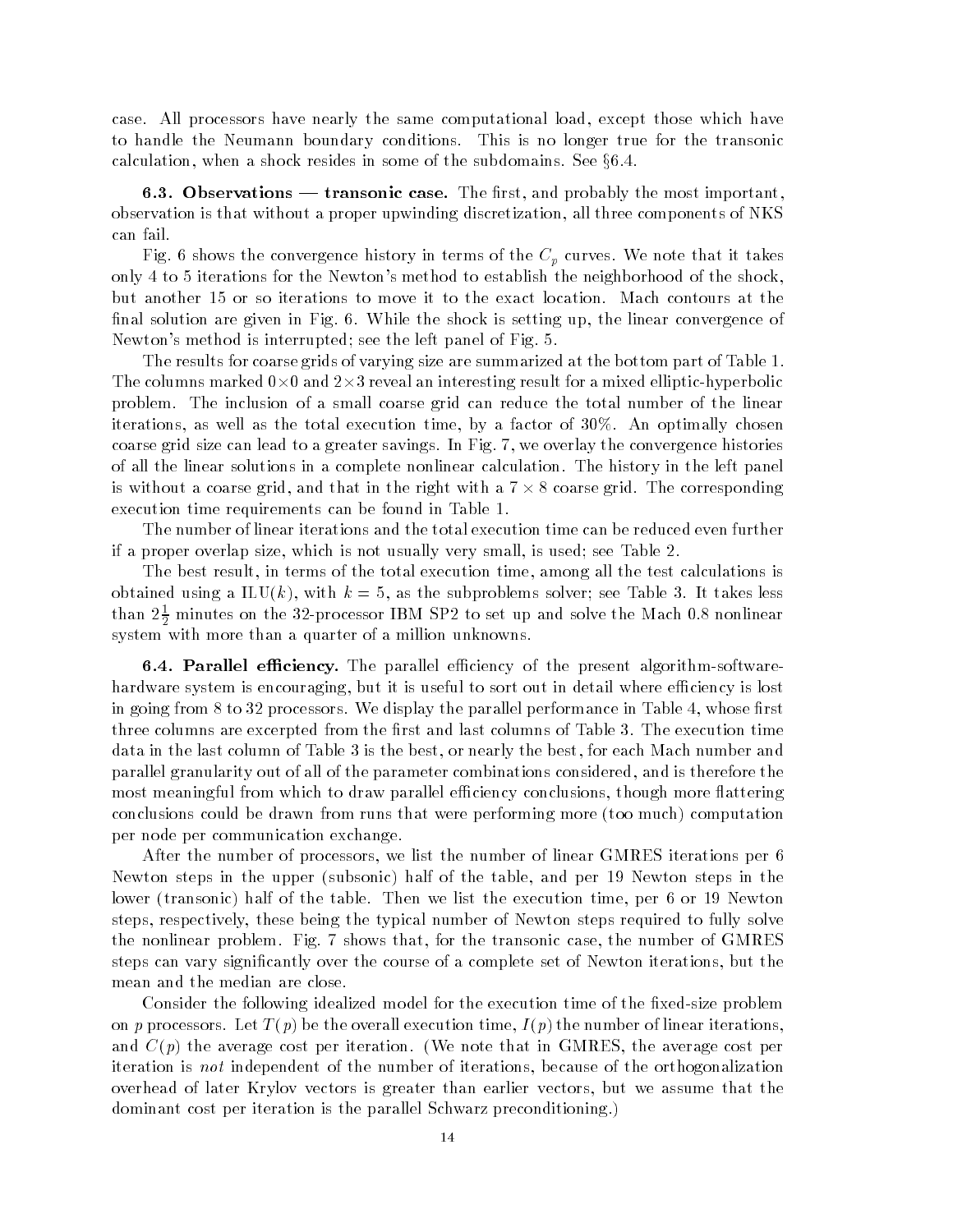The overall parallel efficiency is defined as  $\eta(p) = \frac{1}{\sqrt{p}}$ ,  $\frac{p}{p}T(p)$ , where  $I(p) - I(p) \cdot \cup (p)$ . Since we lack results for  $p = 1$  on this problem of industrial size  $(512 \times 512)$ , we replace all economics by relative economics with respect to the minimum conductor of  $p_{\perp}$  -  $\sim$ The overall relative parallel efficiency is therefore defined as  $\eta(p_1 \to p) = \frac{F_T(p_1)}{p(T(p_1))}$ .  $p \cdot I(p)$ numerical eciency a measure of the robustness of the preconditioning with respect to increasing granularity, is  $\eta_{numer}(p_1 \rightarrow p) = \frac{p_1 p_2}{f(p_1)}$ .  $I(p)$  is the implementation equation equation experimentation experimentation experimentation experimentation of  $\mathcal{I}$ remaining factor,  $\eta_{impl}(p_1 \rightarrow p) = \frac{p_1-p_1+p_1}{p_1-(p_1)}$ , s  $\frac{p}{p \cdot C(p)}$ , so that  $\eta(p_1 \rightarrow p) = \eta_{numer}(p) \times \eta_{impl}(p)$ .

The numerical efficiency is nearly  $90\%$  or above for all cases — that is, the convergence rate of the preconditioned linear system hardly degrades with increasing parallel granu larity- Approximately 
 GMRES steps are required for each subsonic Jacobian system and approximately go structure steps for each transportation systems of the common steps for each transitivity to granularity for a multilevel preconditioned operator is predicted by the Schwarz theory for the subsonic case, and seems to be a fortunate consequence of the relatively confined supersonic pocket of flow in the transonic case.

The implementation efficiency accounts for the most significant factor of overall efciency decline- The di erence between the subsonic and transonic implementation e ciencies at high granularity can be attributed to load imbalance, since the cells requiring upwinding are concentrated into a small number of processors- A more sophisticated dy namic mapping algorithm could address this problem but this is beyond present scope- The subsonic degradation of  $76\%$  in going from 4 to 32 nodes is identified as the chief remaining reduce work and higher communications ratio in the computation ratio in the computation ratio in the overlap regions, which account for a steadily increasing fraction of all points in a fixedsize problem explain the majority of this efficiency loss, which would disappear in a scaled problem with fixed-size subdomains on each processor.

 Sequential comparison with global ILU-k preconditioners The results of this section establish Schwarz preconditioning as numerically attractive and reasonably parallel efficient, but it is natural to ask whether its utility is limited to distributed memory implementations of Newton Krylov methods- To satisfy curiosity on this point we conclude with tests of Schwarz preconditioning against the popular group and  $\mathbf{r}_1, \ldots, \mathbf{r}_n, \ldots, \mathbf{r}_n, \ldots, \mathbf{r}_n$ of preconditioners on a non-dedicated single-processor SUN SPARCstation with 512MB of memory-term are summarized in Table - the results are summarized in Table - the overlap and the overlap and th solve, the Schwarz preconditioner needs more memory, even if all subdomain problems are solved interacting with ILU that is a complete other global ILUC preconditioners - and the other hand, Schwarz outperforms all the global solvers in terms of total GMRES iteration count and the total execution time- Part of the reason for the ne performance of the Schwarz method is the much higher uni-processor Megaflop rating, which is presumably related to much improved cache locality-

 Concluding remarks We have investigated computationally the e ectiveness of Newton-Krylov-Schwarz methods applied to the full potential equation of aerodynamics in some simplied situations in two space dimensions- Best performance is obtained with modest overlap, a modest coarse grid (one or two points per processor), modest-to-generous fill in the subdomain ILU preconditioners, and uniformly loose convergence tolerances on the Krylov iterations within each Iterations with the theoretically problems the theoretically expected performance of the method is essentially achieved- For the transonic case the numerics are more encouraging than existing theory- Overall computation time is approxi mately six times greater for the transonic than for the subsonic case, with current upwinding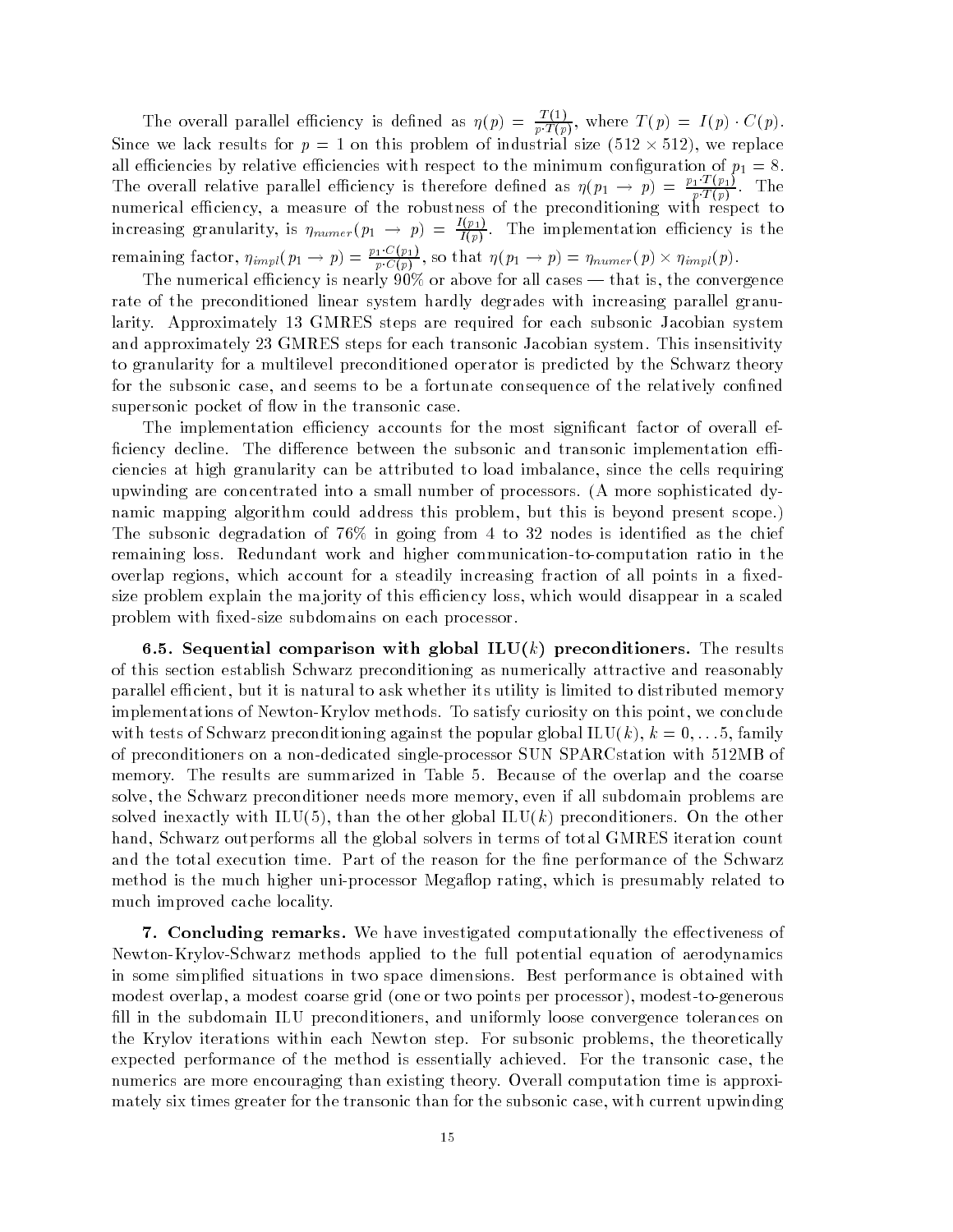strategies- This can be factored into a three fold increase in the number of Newton steps in the transonic case, and a two-fold increase in the number of Krylov iterations per Newton step.

Two strategies that should be employed on more nonlinearly taxing problems that we have not considered here are mesh sequencing and pseudonal continuation-continuationpurpose is to deliver an initial iterate for the steady-state form of Newton's method employed in this paper that is already in the local domain of convergence on the nest grid- Observe for instance, that the number of Newton steps required on  $M_{\infty}=$  0.8 problem the 256  $\times$  256  $\,$ grid in Table 5, is roughly half that of the corresponding problem on the  $512 \times 512$  grid in Table - If the shock is correctly located on a relatively correctly relatively coarse grid the plateau of  $\Gamma$ will be diminished on a new grid that is initially solution that is in the coarse grid solutionturnaround times for two-dimensional problems artificially deemphasize the importance of these strategies in large complex nonlinear problems- In addition to globalizing the Newton convergence, continuation strategies tend to improve the linear conditioning of the intermediate problems, and are therefore potentially useful even in problems (such as ours) for which simple initial guesses on the finest grid lead to convergence.

The broadest motivation for Newton-Krylov-Schwarz methods is the need to solve largescale problems with complex discretizations on distributed-memory systems with limited memory per node- per not matrix shortcuts shortcuts in Indian for Newton and Indian formation for mation storage while the domain decomposition aspect of Schwarz leads to load-balanced data to me the computation subdominant communication subdominant in the preconditioning- which amount of work done in the Krylov iteration can be adjusted to produce an overall method with the best balance between the nested components.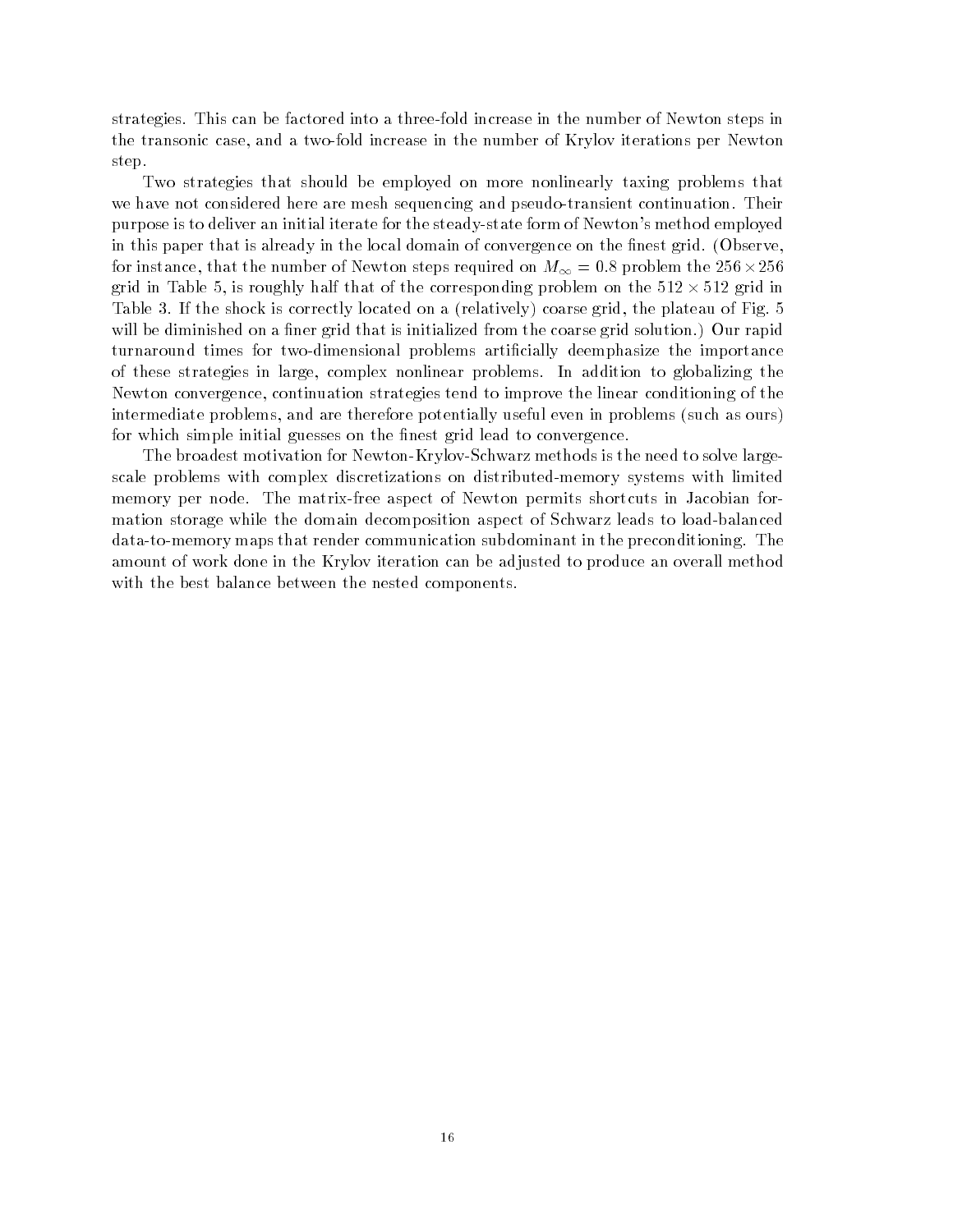

Figure shows the left in right shows the history of the Figure shows the right shows the model (upper surface)  $C_p$  curve at convergence.



Figure shows the left right shows the history of the Figure shows the right shows the model  $(upper\ surface)\ C_p$  curve at convergence.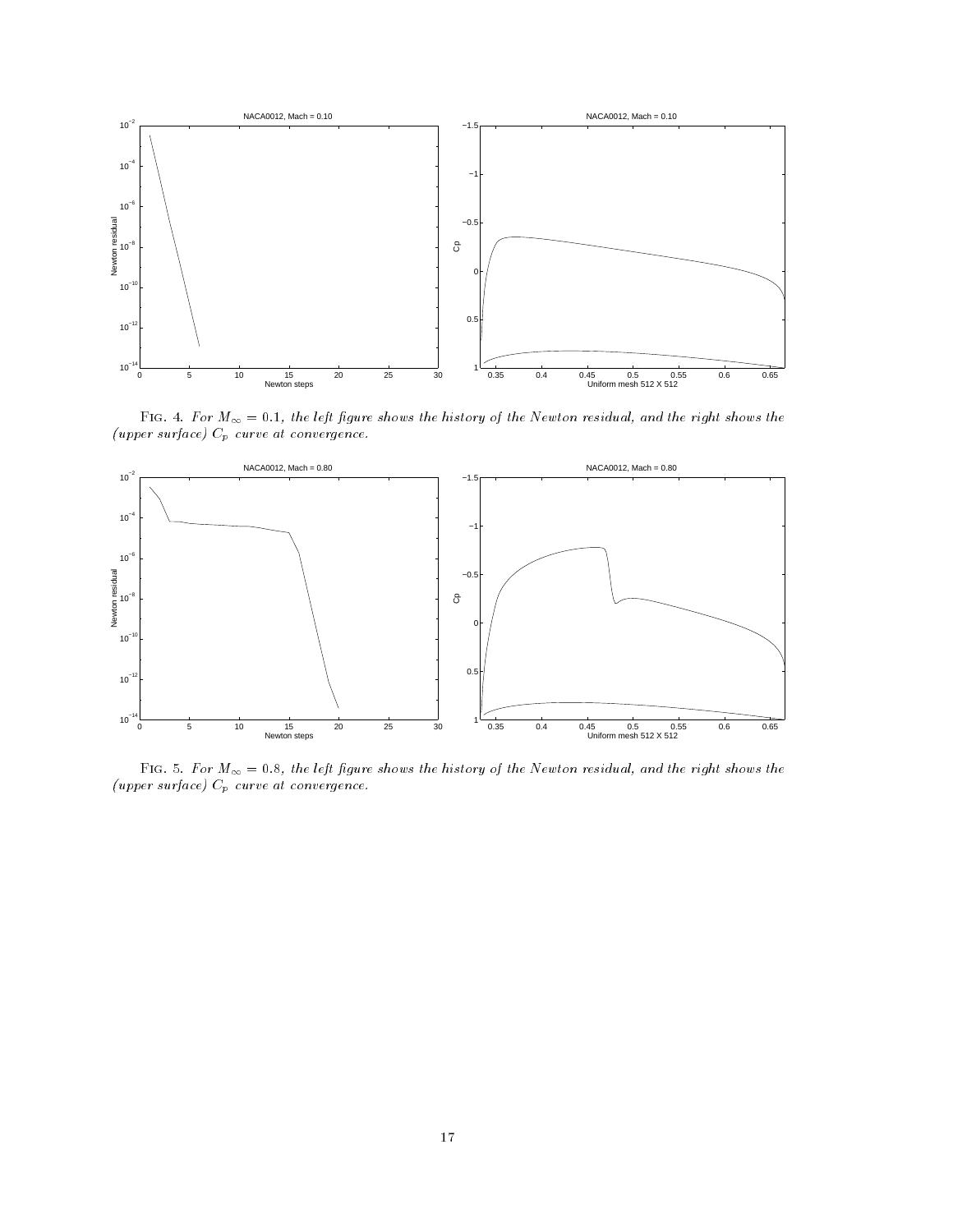

Figure shows the left convergence in the convergence of the Cp curves at M-Cp curves at M-Cp curves at M-Cp cu shows the Mach contours of the nal solution at M- 



Figure - The GMRES convergence history for the entire non-linear iteration The left  $\mathcal{A}$ have a coarse space in the Schwarz preconditioner, the right figure contains a  $7 \times 8$  coarse space. The number at the tail of each curve corresponds to the Newton iteration number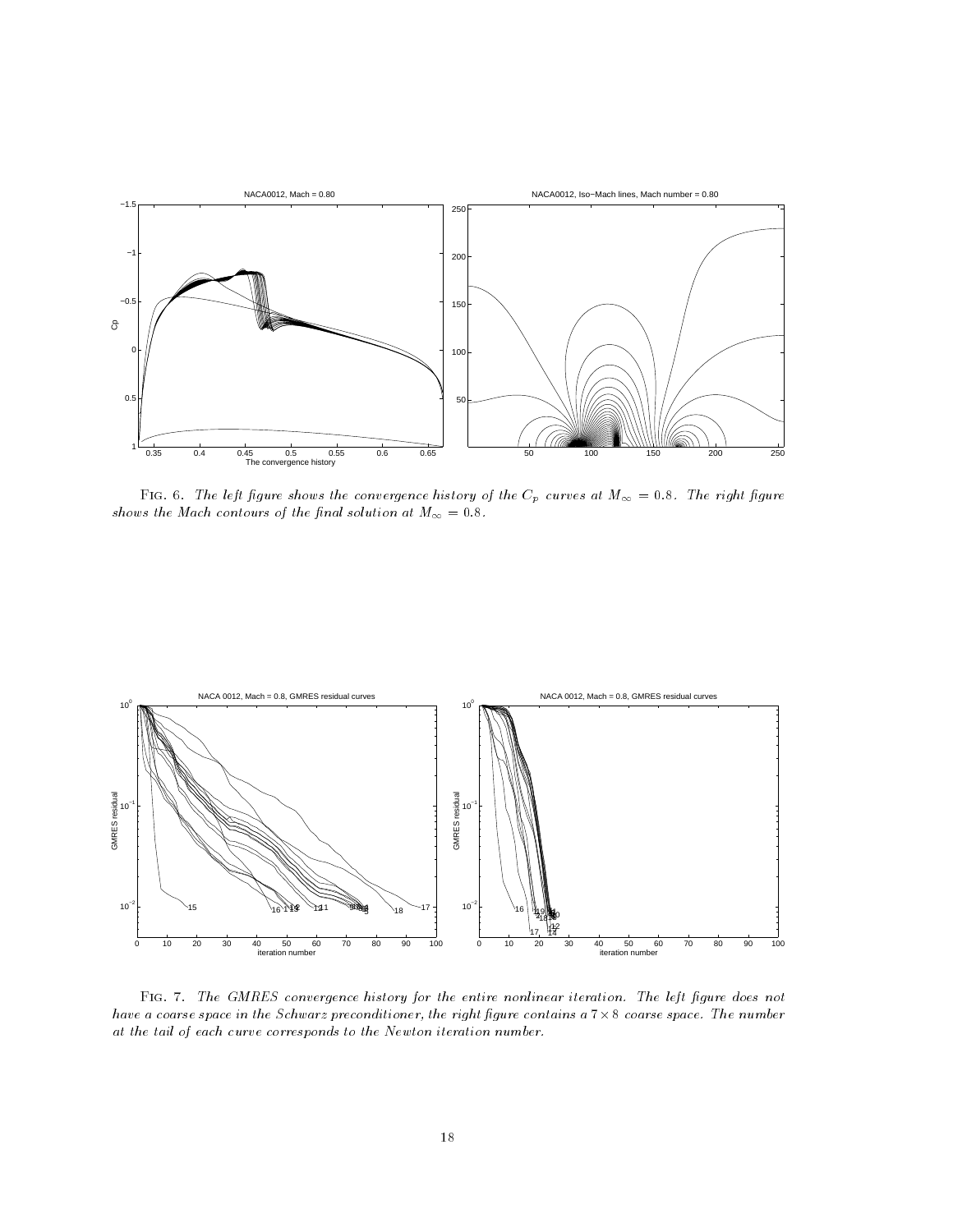#### REFERENCES

- [1] H. BERGER, G. WARNECKE, AND W. WENDLAND, Finite elements for transonic potential flows, TR No- Mathematisches Institut Universitat Stuttgart -
- p a strait mand in the Hyprid Krylov methods for nonlinear systems of equations in the strait  $\sim$ state-based on the computation of the computation of the computation of the computation of the computation of the computation of the computation of the computation of the computation of the computation of the computation o
- P N Brown and Y Saad Convergence theory of nonlinear Newton Krylov algorithms SIAM J- $\blacksquare$  . The property of the property of the property of the property of the property of the property of the property of the property of the property of the property of the property of the property of the property of the
- X C Cai The use of pointwise interpolation in domain decomposition methods with non nested meshes SIAM J- Sci- Comput- 
 pp- 

-
- [5] X.-C. CAI, W. D. GROPP, AND D. E. KEYES, A comparison of some domain decomposition and ILU precent iterative methods include the method guidance in the problems is allowed alone the problems  $\mathbf{r}$  $\mathbf{v}$  , and  $\mathbf{v}$  are the set of  $\mathbf{v}$
- X C Cai W D Gropp D E Keyes and M D Tidriri Newton Krylov Schwarz methods in CFD in Proceedings of the International Workshop on Numerical Methods for the Navier Stokes Equations F- Hebeker and R- Rannacher eds- Notes on Numerical Fluid Mechanics Vieweg Verlag, Braunschweig (1994).
- X C Cai D E Keyes and V Venkatakrishnan Newton Krylov Schwarz An implicit solver for CFD in Proc- of the Eighth International Conference on Domain Decomposition Methods in Science and Engineering R- Glowinski et al- eds- Wiley New York to appear-
- [8] X.-C. CAI AND O. WIDLUND, Domain decomposition algorithms for indefinite elliptic problems, SIAM  $\blacksquare$  . The state-state-state-state-state-state-state-state-state-state-state-state-state-state-state-state-state-state-state-state-state-state-state-state-state-state-state-state-state-state-state-state-state-state-stat
- r protestant and the channel of the composition and the component of the component  $\mathcal{C}$
- [10] T. F. CHAN AND B. F. SMITH, Domain decomposition and multigrid algorithms for elliptic problems on unstructured meshes, in Proc. of the Seventh Intl. Symp. on Domain Decomposition Methods in stille and Engineering L- Lieby to Mille and J-Mill, the L-Mille and D-Mille and J-Mille
- [11] J. E. DENNIS AND R. B. SCHNABEL, Numerical Methods for Unconstrained Optimization and Nonlinear equations and the extension of the present of the state of the state  $\mathcal{L}_1$
- [12] M. DRYJA, B. F. SMITH, AND O. B. WIDLUND, Schwarz analysis of iterative substructuring algorithms for problems in three dimensions SIAM J- Numer- Anal-  pp- -
- M Dryja and O B Widlund Towards a uni ed theory of domain decomposition algorithms for elliptic problems, in Third International Symposium on Domain Decomposition Methods for Partial Dierential Equations held in Houston Texas March T- Chan R- Glowinski J- Periaux and O- Widlund eds- SIAM Philadelphia PA -
- , s can be the first and the first of the Matters of Singles's since  $\mathcal{S}_1$  and  $\mathcal{S}_2$  are  $\mathcal{S}_3$  . The single single single single single single single single single single single single single single single sing  $\mathbf{p}$  and  $\mathbf{p}$  and  $\mathbf{p}$  and  $\mathbf{p}$  and  $\mathbf{p}$  and  $\mathbf{p}$  and  $\mathbf{p}$  and  $\mathbf{p}$  and  $\mathbf{p}$  and  $\mathbf{p}$  and  $\mathbf{p}$  and  $\mathbf{p}$  and  $\mathbf{p}$  and  $\mathbf{p}$  and  $\mathbf{p}$  and  $\mathbf{p}$  and  $\mathbf{p}$  and
- [15] S. C. EISENSTAT AND H. F. WALKER, Choosing the forcing terms in an inexact Newton method, SIAM J- Sci- Comput- pp- -
- [16] R. GLOWINSKI, Numerical Methods for Nonlinear Variational Problems, Springer-Verlag, 1984.
- R Glowinski et al- eds- Proc of the Eighth Intl Symp on Domain Decomposition Methods in Science and Engineering, Wiley, New York, 1996 (to appear).
- W D Gropp and D E Keyes Domain decomposition on paral lel computers Impact of Comp- in representation in the contract of the contract of the contract of the contract of the contract of the contract of the contract of the contract of the contract of the contract of the contract of the contract of the contract
- [19] W. D. GROPP AND B. F. SMITH, Users Manual for the Chameleon Parallel Programming Tools, ANL-Argonne National Laboratory -
- is a compliment of the Solvers Manual Andrews Manual Andrews Andrews Manual Andrews Manual Andrews (1988), and
- Users Manual for KSP Data Structure Neutral Codes Implementing Krylov Space Methods ANL Argonne National Laboratory -
- w G Habashi and M M M M M M M M M M M M M M M M M HAFF FINITE Solutions of the solutions of the solutions AIAA pp- -
- C Hirsch Numerical Computation of Internal and External Flowsvols- Wiley New York -
- [24] T. L. HOLST AND W. F. BALLHAUS, Fast, conservative schemes for the full potential equation applied to transonic ows AIAA J- pp- 

-
- [25] W. P. HUFFMAN, R. G. MELVIN, D. P. YOUNG, F. T. JOHNSON, J. E. BUSSOLETTI, M. B. BI-ETERMAN, AND C. L. HILMES, Practical design and optimization in computational fluid dynamics, AIAA Paper September 2008, AIAA Paper September 2008, AIAA Paper September 2008, AIAAA Paper September 2008, A
- , processed and the Seventh International Symptom Symptom Decomposition Methods and Decomposition Methods and in Science and Engineering, AMS, Providence, 1995.
- D E Keyes Y Saad and D G Truhlar eds- Domain based Paral lel and Problem Decomposition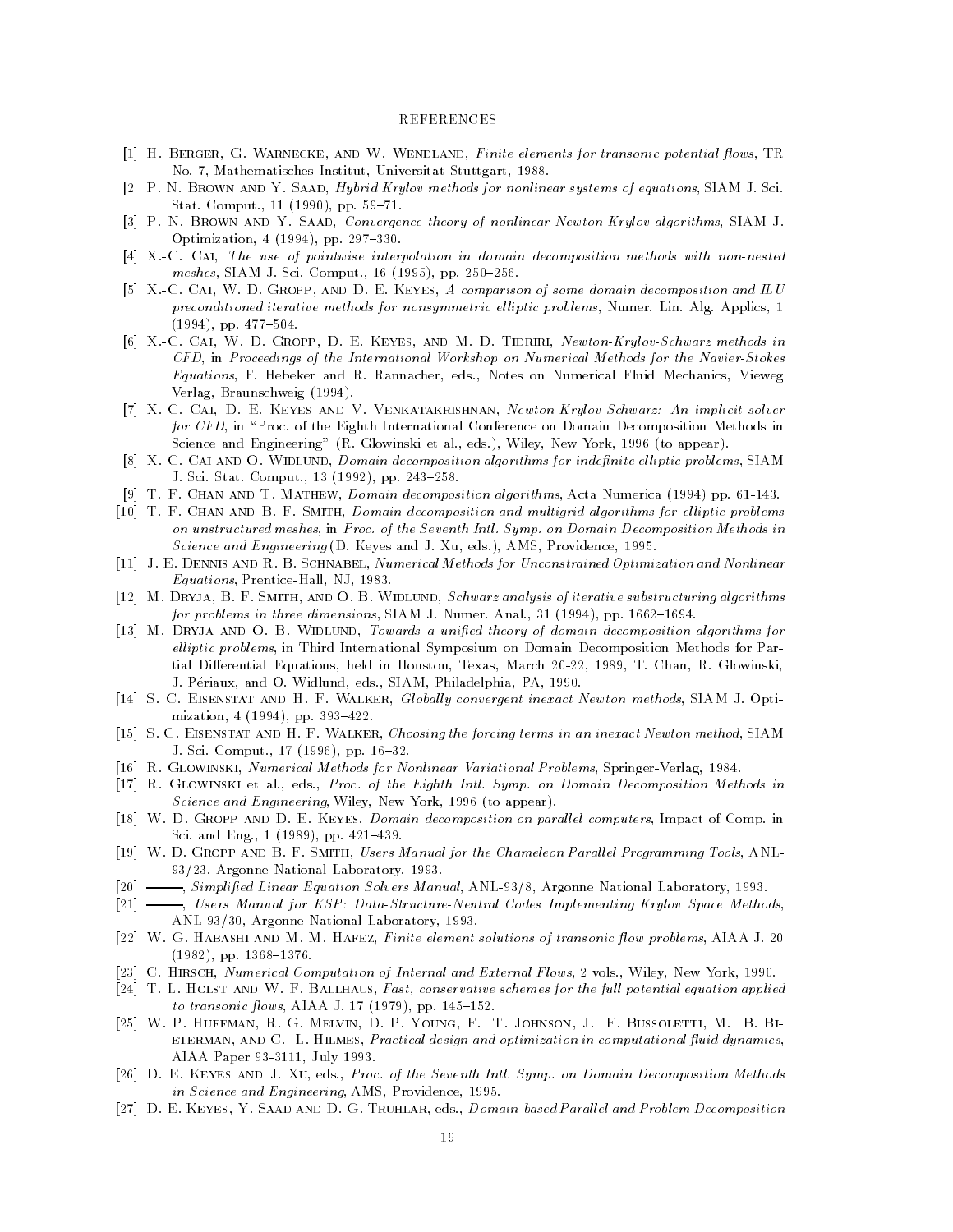Methods in Science and Engineering, SIAM, Philadelphia, 1995.

- d a knoll personal province and D E Keyes And D E Keyes All and D E Keyes All and the low Mach number of the M combustion in Processe and the the theories computations at the theories conference sandware san Diego June 1995), AIAA Paper 95-1672 (accepted for AIAA Journal).
- [29] C. LIU AND S. F. MCCORMICK, Multigrid, elliptic grid generation and the fast adaptive composite grid method for solving transonic potential flow equations, in Multigrid Methods: Theory, Applications, and Supercomputing S- Parameter and Apple-Mathematic Process in Pure and Apple-Mathematic Procession dekker New York is a set of the set of the set of the set of the set of the set of the set of the set of the s
- lool of milliple time of theolic, convergence of human chemicine for mandomic benenna howel priting of that th  $\mathbf{r}$  and  $\mathbf{r}$  and  $\mathbf{r}$  and  $\mathbf{r}$  and  $\mathbf{r}$  and  $\mathbf{r}$  and  $\mathbf{r}$  and  $\mathbf{r}$  and  $\mathbf{r}$  and  $\mathbf{r}$  and  $\mathbf{r}$  and  $\mathbf{r}$  and  $\mathbf{r}$  and  $\mathbf{r}$  and  $\mathbf{r}$  and  $\mathbf{r}$  and  $\mathbf{r}$  and
- J A Meijerink and H A Van der Vorst Guidelines for the usage of incomplete decompositions in the solving sets of linear equations as they occur in practical problems of somepast way all we pp- 

-
- R G Melvin D P Young D E Keyes C C Ashcraft M B Bieterman C L Hilmes w P Huffman and F T Johnson A two A two A two A two A two A two A two A two A two A two A two A two A two A two sitivity calculations, BCSTECH-94-047, Boeing Computer Services, December 1994.
- A Quarteroni et al- eds- eds- Proc of the Sixth Intl Symp on Domain Decomposition Methods in Science and Engineering, AMS, Providence, 1994.
- R Rannacher On the convergence of the Newton Raphson method for strongly nonlinear el liptic problems in Nonlinear Computational Mechanics P- Wrigger and W- Wagner eds- SpringerVerlag  $199?$ .
- Y Saad and M H Schultz GMRES A generalized minimal residual algorithm for solving non systems Si $\sim$  1.1 A  $\sim$  1.1 B  $\sim$
- B F Smith P E Bjrstad and W D Gropp Domain Decomposition Paral lel Multilevel Methods for Elliptic Partial Differential Equations, Cambridge University Press, 1996.
- S Taasan G Kuruvila and M D Salas Aerodynamic Design and Optimization in One Shot AIAA Paper 92-0025.
- L B Wigton N J Yu and D P Young GMRES acceleration of computational uid dynamics  $codes, AIAA Paper~85-1494.$
- D P Young C C Ashcraft R G Melvin M B Bieterman W P Huffman T F JOHNSON, C. L. HILMES, AND J. E. BUSSOLETTI, Ordering and incomplete factorization issues for matrices arising from the TRANAIR CFD code BCSTECH TRANSPORTS Services Services Services
- [40] D. P. YOUNG, R. G. MELVIN, M. B. BIETERMAN, F. T. JOHNSON, AND S. S. SAMANT, Global convergence of inexact Newton methods for transonic flow, International Journal for Numerical methods in Fluids in Fluids in Fluids in Fluids in Fluids in Fluids in Fluids in Fluids in Fluids in Fluids in
- [41] D. P. Young, R. G. Melvin, M. B. Bieterman, F. T. Johnson, S. S. Samant, and J. E. BUSSOLETTI, A locally refined rectangular grid finite element methods: Application to computational , and agreement and computational progress of the part of the part of  $\mathcal{P}$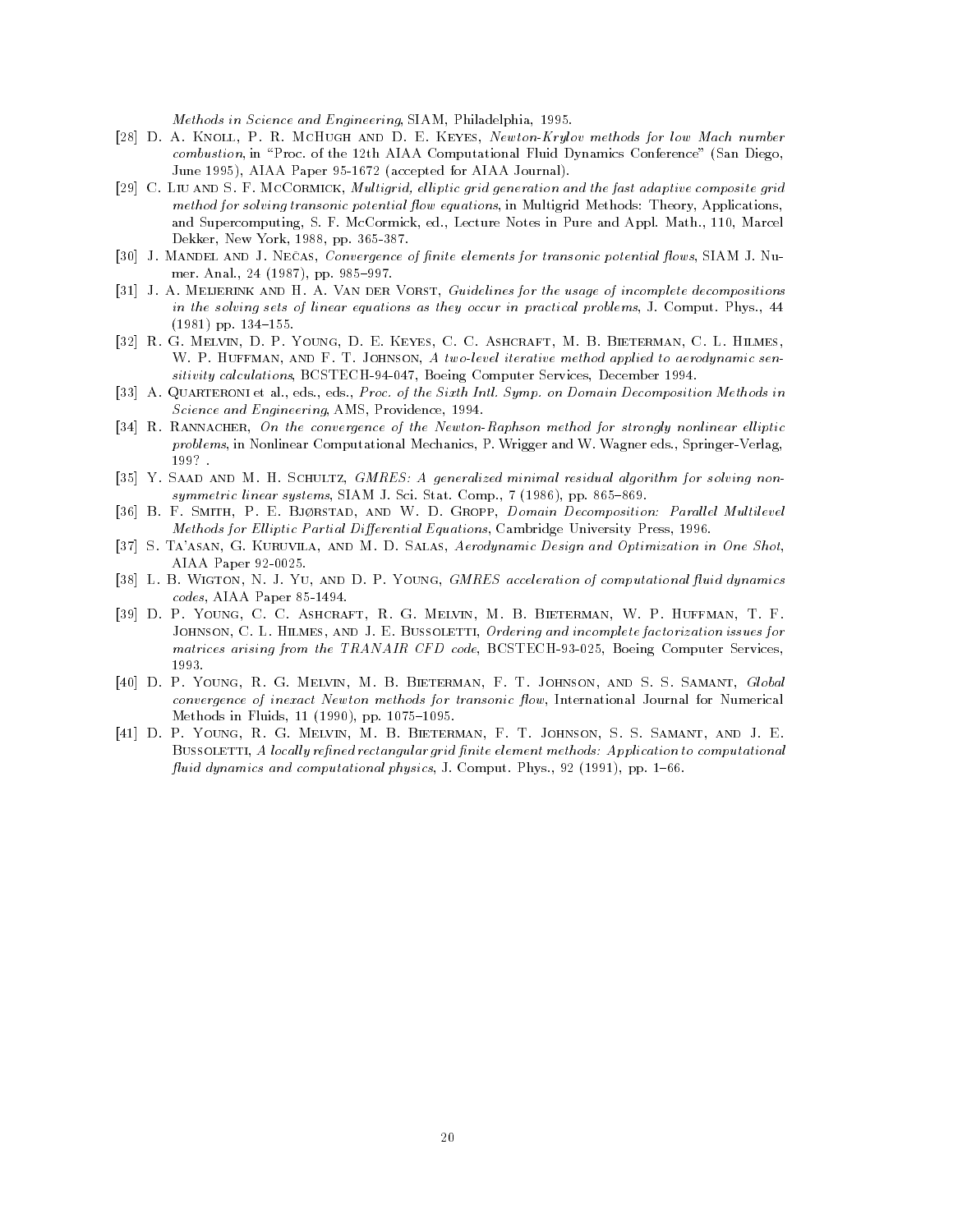#### $\mbox{T}_\text{ABLE}$  1

 $\alpha$  , and the coarse grid size  $\alpha$  . The mesh is also the mesh in the subproblems of  $\alpha$ ovlp h Newton is the total number of Newton iterations GMRES is the total number of GMRES iterations occur in all of the Newton iterations. " $EXEC"$  is the execution time per processor in seconds for the entire calculation. "COMM" is the total communication time per processor in seconds.

| np                          | Coarse Grid $\vert 0 \times 0 \vert$ |                     |                   |                    | $2 \times 3$ $4 \times 5$ $6 \times 7$ | $8 \times 9$ $10 \times 11$ |                 |  |
|-----------------------------|--------------------------------------|---------------------|-------------------|--------------------|----------------------------------------|-----------------------------|-----------------|--|
| $\overline{M_{\infty}}=0.1$ |                                      |                     |                   |                    |                                        |                             |                 |  |
|                             | Newton                               | 6                   | 6                 | $6\phantom{.0}$    | $6\phantom{.}$                         | $6\phantom{.}$              | $\sqrt{6}$      |  |
|                             | <b>GMRES</b>                         | 144                 | $\overline{81}$   | 59                 | 53                                     | 50                          | $\overline{51}$ |  |
| $8\,$                       | EXEC                                 | 136.79              | 125.30            | 104.18             | 97.28                                  | 94.18                       | 94.63           |  |
|                             | COMM                                 | 2.14                | 2.10              | 1.95               | 2.39                                   | $\overline{3.28}$           | 4.24            |  |
|                             | Mflop/s                              | 183.59              | 157.02            | 170.67             | 177.63                                 | 180.94                      | 180.93          |  |
|                             | Newton                               | 6                   | 6                 | 6 <sup>1</sup>     | 6                                      | $6\phantom{.0}$             | $6\phantom{.0}$ |  |
|                             | <b>GMRES</b>                         | 167                 | 92                | 66                 | 54                                     | 54                          | 54              |  |
| 16                          | EXEC                                 | 72.18               | 50.34             | 42.10              | 39.18                                  | 40.95                       | 42.32           |  |
|                             | $\overline{\mathrm{COMM}}$           | 2.25                | $\overline{2.38}$ | 2.37               | 2.88                                   | $\overline{3.97}$           | 5.48            |  |
|                             | Mflop/s                              | 295.19              | 266.83            | 277.39             | 280.01                                 | 272.65                      | 265.44          |  |
|                             | Newton                               | $6\phantom{.}$      | $6\phantom{.0}$   | $6\phantom{.0}$    | $6\,$                                  | $6\phantom{.}$              | $6\phantom{.}$  |  |
|                             | <b>GMRES</b>                         | $\overline{227}$    | 105               | $\overline{72}$    | 64                                     | 53                          | $\overline{57}$ |  |
| $32\,$                      | ${\rm EXEC}$                         | 47.94               | 29.55             | 24.32              | 24.46                                  | 23.43                       | $26.59\,$       |  |
|                             | COMM                                 | 3.36                | 2.92              | 2.95               | 4.13                                   | 4.51                        | 7.00            |  |
|                             | Mflop/s                              | 498.04              | 477.99            | 463.72             | 440.64                                 | 423.16                      | 390.33          |  |
|                             |                                      |                     |                   | $M_{\infty} = 0.8$ |                                        |                             |                 |  |
|                             | Newton                               | 20                  | 19                | 19                 | 20                                     | 19                          | 19              |  |
|                             | <b>GMRES</b>                         | 814                 | 435               | 359                | 350                                    | 307                         | 311             |  |
| 8                           | $EXE\overline{C}$                    | 757.45              | 548.52            | 490.64             | 498.08                                 | 458.75                      | 466.20          |  |
|                             | COMM                                 | $\overline{10.97}$  | 11.63             | 12.16              | 15.68                                  | 19.07                       | 24.52           |  |
|                             | Mflop/s                              | 158.70              | 158.47            | 162.20             | 163.44                                 | 163.00                      | 161.15          |  |
|                             | Newton                               | 19                  | $\overline{19}$   | 20                 | 20                                     | 19                          | 19              |  |
|                             | <b>GMRES</b>                         | 849                 | 483               | 398                | 349                                    | 320                         | 330             |  |
| 16                          | EXEC                                 | 432.78              | 327.77            | 306.25             | 291.14                                 | 277.06                      | 289.89          |  |
|                             | <b>COMM</b>                          | 11.69               | 12.90             | 14.14              | 18.43                                  | 23.26                       | 32.79           |  |
|                             | Mflop/s                              | $\overline{233.50}$ | 224.48            | 219.17             | 215.38                                 | 210.78                      | 204.68          |  |
|                             | Newton                               | $\overline{19}$     | 19                | 19                 | 19                                     | $\overline{20}$             | 20              |  |
|                             | <b>GMRES</b>                         | 1142                | 636               | 454                | 387                                    | 391                         | 385             |  |
| $32\,$                      | <b>EXEC</b>                          | 333.79              | 244.36            | 207.54             | 200.21                                 | 215.46                      | 227.84          |  |
|                             | COMM                                 | 16.09               | 18.43             | 19.40              | 25.26                                  | 34.46                       | 47.68           |  |
|                             | $M\overline{\text{flop/s}}$          | 360.18              | 333.53            | 317.77             | 298.29                                 | 284.96                      | 267.36          |  |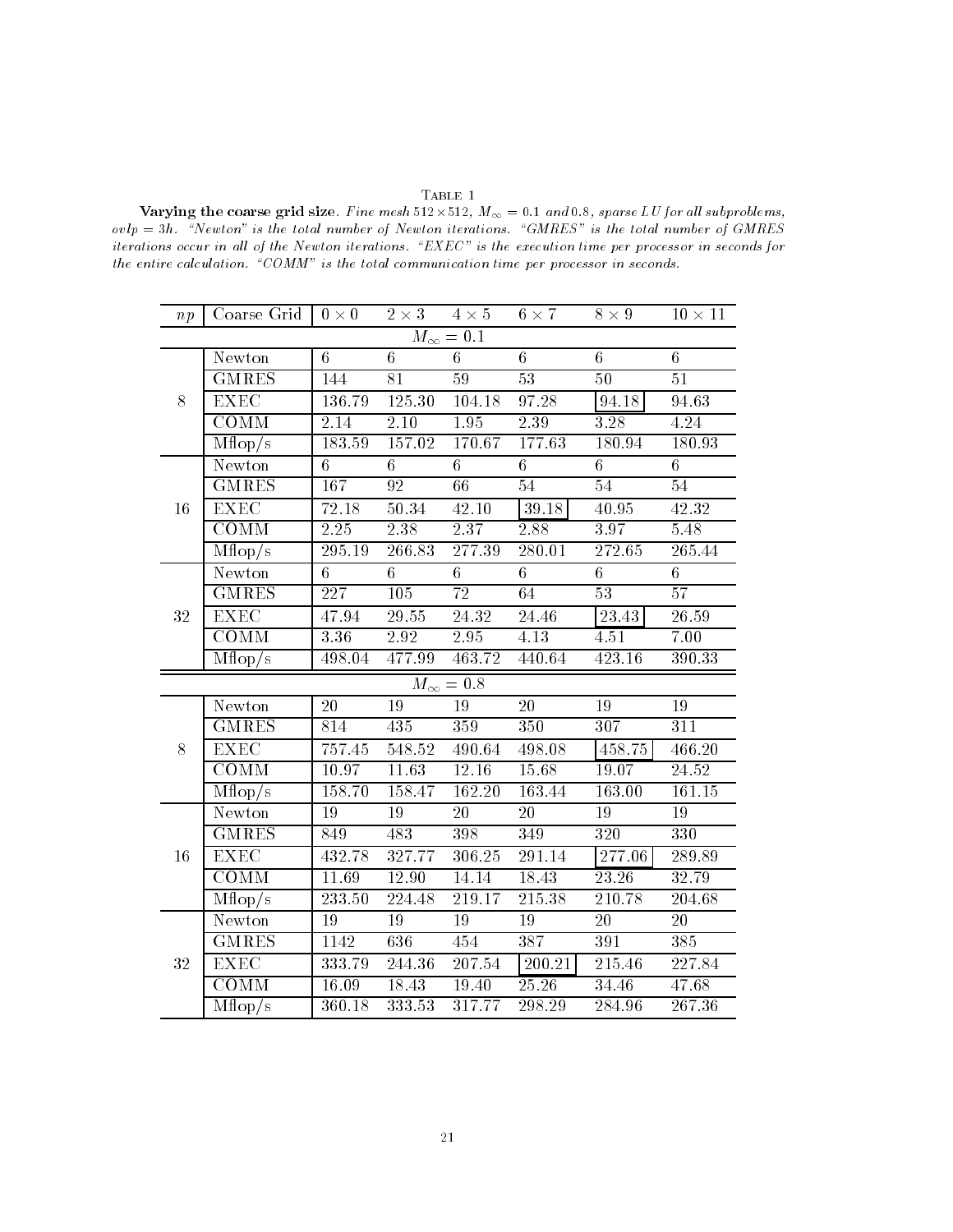### ${\bf Table ~2}$

vary the overlapping the ovlp Fine mesh and the size  $\omega$  and  $\omega$  all  $\omega$  and  $\omega$  all  $\omega$  and  $\omega$ subproblems. Coarse grid size  $6 \times 7$ . "Newton" is the total number of Newton iterations. "GMRES" is the total number of GMRES iterations occur in all of the Newton iterations. "EXEC" is the execution time per processor in seconds for the entire calculation. "COMM" is the total communication time per processor in seconds

| np                 |                             |           |                  |                 | $ovlp = 1h$ $ovlp = 2h$ $ovlp = 3h$ $ovlp = 4h$ $ovlp = 5h$ |                 |  |  |
|--------------------|-----------------------------|-----------|------------------|-----------------|-------------------------------------------------------------|-----------------|--|--|
| $M_{\infty} = 0.1$ |                             |           |                  |                 |                                                             |                 |  |  |
|                    | Newton                      | 6         | 6                | 6               | 6                                                           | 6               |  |  |
| $8\,$              | <b>GMRES</b>                | 77        | 60               | $\overline{53}$ | 50                                                          | $\overline{50}$ |  |  |
|                    | <b>EXEC</b>                 | 101.12    | 99.90            | $97.31\,$       | 98.31                                                       | 100.50          |  |  |
|                    | COMM                        | 3.22      | 2.59             | 2.46            | 2.36                                                        | 2.59            |  |  |
|                    | Mflop/s                     | 161.03    | 174.33           | 177.61          | 186.71                                                      | 186.20          |  |  |
|                    | Newton                      | 6         | $6\phantom{.}$   | $6\phantom{.}$  | $6\phantom{.}$                                              | $6\phantom{.}$  |  |  |
|                    | <b>GMRES</b>                | 82        | $\overline{61}$  | $\overline{54}$ | 49                                                          | 49              |  |  |
| 16                 | EXEC                        | 51.77     | 45.46            | 44.05           | 44.42                                                       | 45.21           |  |  |
|                    | COMM                        | 3.87      | 3.07             | 2.95            | 2.77                                                        | 2.64            |  |  |
|                    | Mflop/s                     | 267.85    | 276.36           | 279.31          | 277.96                                                      | 284.54          |  |  |
|                    | Newton                      | 6         | 6                | $6\phantom{.}$  | 6                                                           | 6               |  |  |
|                    | <b>GMRES</b>                | 93        | 72               | $\overline{64}$ | 57                                                          | 52              |  |  |
| 32                 | <b>EXEC</b>                 | $30.35\,$ | $28.28\,$        | $26.75\,$       | 26.31                                                       | $26.19\,$       |  |  |
|                    | <b>COMM</b>                 | 5.42      | 4.24             | 3.64            | 3.58                                                        | 3.19            |  |  |
|                    | Mflop/s                     | 387.34    | 421.17           | 441.80          | 452.00                                                      | 460.17          |  |  |
| $M_{\infty} = 0.8$ |                             |           |                  |                 |                                                             |                 |  |  |
|                    | Newton                      | 19        | 19               | 20              | 20                                                          | $20\,$          |  |  |
|                    | <b>GMRES</b>                | 435       | 365              | 350             | 319                                                         | 315             |  |  |
| $8\,$              | EXEC                        | 527.50    | 489.65           | 498.78          | 491.47                                                      | 492.52          |  |  |
|                    | COMM                        | 17.66     | 15.87            | 16.31           | 15.86                                                       | 16.49           |  |  |
|                    | Mflop/s                     | 145.19    | 160.11           | 163.11          | 170.98                                                      | 172.56          |  |  |
|                    | Newton                      | 19        | 19               | 20              | $20\,$                                                      | 19              |  |  |
|                    | <b>GMRES</b>                | 462       | $\overline{377}$ | 349             | $\overline{324}$                                            | 303             |  |  |
| 16                 | <b>EXEC</b>                 | 315.39    | 294.34           | 292.02          | 280.61                                                      | 278.21          |  |  |
|                    | COMM                        | 22.74     | 19.22            | 18.70           | 17.67                                                       | 17.10           |  |  |
|                    | $\overline{\text{Mflop}}/s$ | 216.43    | 211.85           | 196.48          | 221.34                                                      | 219.24          |  |  |
|                    | Newton                      | 19        | 19               | 19              | 19                                                          | 19              |  |  |
|                    | <b>GMRES</b>                | 627       | 445              | 387             | $35\overline{4}$                                            | 344             |  |  |
| $32\,$             | <b>EXEC</b>                 | 251.96    | $207.12\,$       | 199.90          | 188.99                                                      | 189.44          |  |  |
|                    | COMM                        | 38.08     | 27.51            | 24.12           | $23.02\,$                                                   | 22.31           |  |  |
|                    | Mflop/s                     | 276.02    | 301.20           | 298.73          | 313.36                                                      | 320.93          |  |  |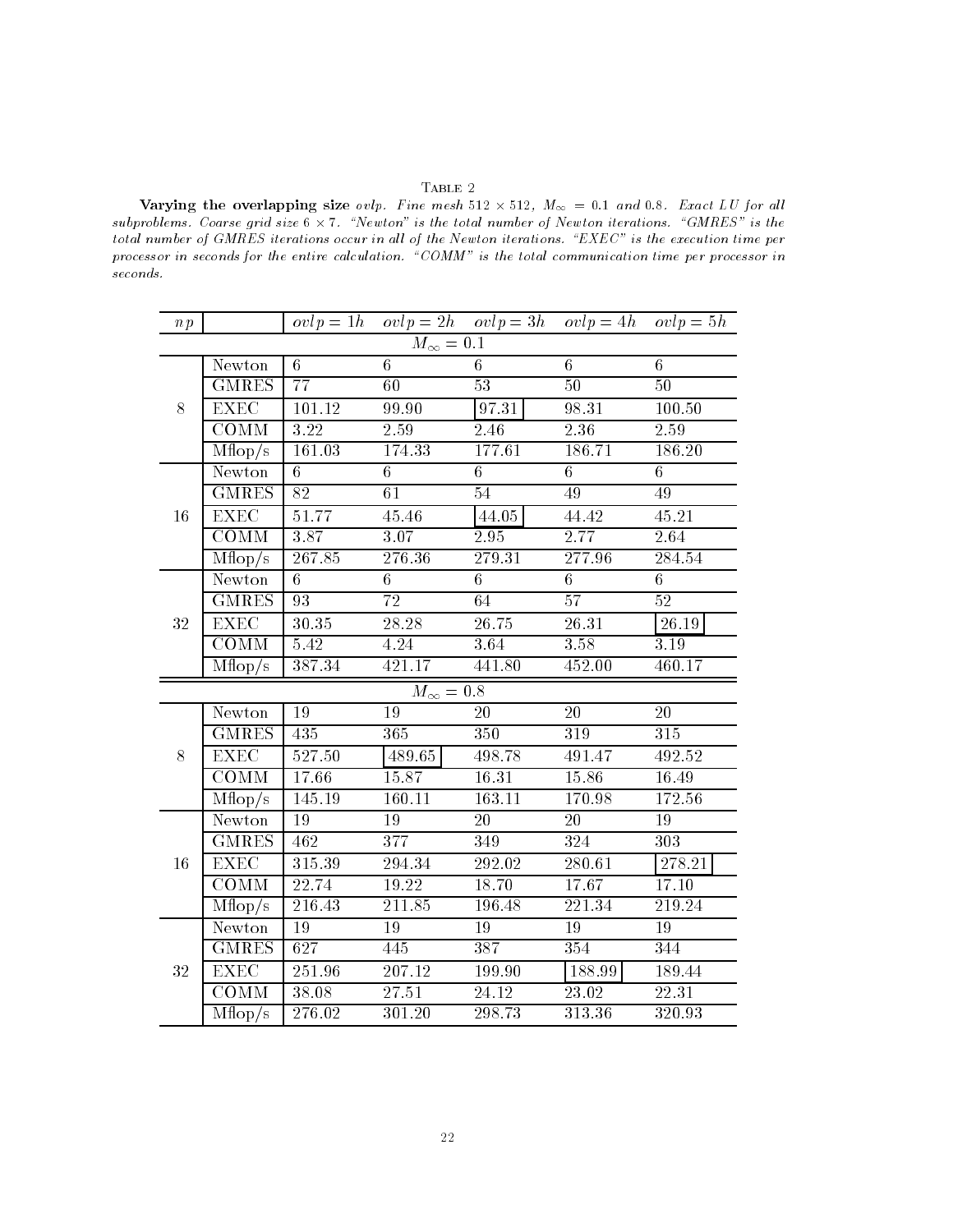#### ${\bf Table ~3}$

 $\alpha$  in Fig. , and the latter state mesh is the coarse of  $\alpha$  and  $\alpha$  and  $\alpha$  and  $\alpha$  is an order  $\alpha$  is the coarse grid is a set of  $\alpha$ ovlp h Newton is the total number of Newton iterations GMRES is the total number of GMRES iterations occur in all of the Newton iterations. " $EXEC"$  is the execution time per processor in seconds for the entire calculation. "COMM" is the total communication time per processor in seconds.

|                    | $np \mid \text{ILU}(k) \mid k = 0 \quad k = 1 \quad k = 2 \quad k = 3 \quad k = 4 \quad k = 5$ |                 |                      |                              |                      |                 |                   |  |
|--------------------|------------------------------------------------------------------------------------------------|-----------------|----------------------|------------------------------|----------------------|-----------------|-------------------|--|
| $M_{\infty} = 0.1$ |                                                                                                |                 |                      |                              |                      |                 |                   |  |
|                    | Newton                                                                                         | $6\phantom{.}6$ | $6\overline{6}$      | $6\overline{6}$              | $\overline{6}$       | $\overline{6}$  | 6                 |  |
|                    | <b>GMRES</b>                                                                                   | 307             | 175                  | 127                          | 98                   | 84              | 75                |  |
| $8\,$              | <b>EXEC</b>                                                                                    | 171.46          | 110.07 88.26         |                              | 76.11                | 74.28           | $\boxed{71.74}$   |  |
|                    | $\overline{\text{COMM}}$                                                                       | 14.08           | 8.10                 | 5.87                         | 4.54                 | 4.44            | $\overline{3.62}$ |  |
|                    | Mflop/s                                                                                        | 119.80          | 113.63               | 109.46                       | 102.36               | 96.00           | 95.43             |  |
|                    | Newton                                                                                         | 6               | 6                    | 6                            | 6                    | 6               | $6\phantom{.0}$   |  |
|                    | <b>GMRES</b>                                                                                   | 299             | 178                  | 129                          | 101                  | 87              | 78                |  |
| 16                 | <b>EXEC</b>                                                                                    | 97.82           | 64.14                | 51.19                        | 43.34                | 40.81           | 40.07             |  |
|                    | COMM                                                                                           | 16.73           | 9.42                 | 6.85                         | 5.38                 | 4.80            | 3.88              |  |
|                    | $\overline{\text{Mflop/s}}$                                                                    | 208.04          | 201.60               | 195.17                       | 188.34               | 183.56          | 179.69            |  |
|                    | Newton                                                                                         | 6               | 6                    | 6                            | 6                    | $6 -$           | 6                 |  |
| 32                 | <b>GMRES</b>                                                                                   | 298             | 179                  | 130                          | 104                  | 90              | $\overline{82}$   |  |
|                    | <b>EXEC</b>                                                                                    |                 | 64.34 41.92 32.73    |                              | $\overline{28.18}$   | 26.34           | 25.57             |  |
|                    | $\overline{COMM}$                                                                              | 19.26           | 11.44                | 8.14                         | 6.63                 | 5.70            | 4.91              |  |
|                    | Mflop/s                                                                                        | 324.76          |                      |                              | 321.72 318.07 308.78 | 304.06          | 305.19            |  |
| $M_{\infty} = 0.8$ |                                                                                                |                 |                      |                              |                      |                 |                   |  |
|                    | Newton                                                                                         | 19              |                      | 18                           | 19                   | 19              | 19                |  |
|                    | GMRES <sup>1</sup>                                                                             | 1638            |                      | 911 622                      | 547                  | 462             | 424               |  |
| $8\,$              | <b>EXEC</b>                                                                                    | 863.15          | 523.33               | 382.27                       | 364.11               | 335.47          | 330.76            |  |
|                    | COMM                                                                                           | 77.30           | 42.64                | 29.13                        | 25.90                | 21.62           | 19.81             |  |
|                    | Mflop/s                                                                                        | 127.49          | 125.37 124.04        |                              | 123.70               | 122.13          | 119.90            |  |
| 16                 | Newton                                                                                         | 19              | 20                   | 20                           | 19                   | 19              | 19                |  |
|                    | <b>GMRES</b>                                                                                   | 1693            | 924                  | 707                          | $\overline{531}$     | 460             | 423               |  |
|                    | <b>EXEC</b>                                                                                    | 526.40          |                      | $316.\overline{98}$ $255.54$ |                      | $209.27$ 195.96 | 192.16            |  |
|                    | COMM                                                                                           | 90.88           | 49.9                 | 38.32                        | 28.55                | 25.14           | 22.46             |  |
|                    | Mflop/s                                                                                        | 220.22          | 213.73               | 215.42                       | 214.21               | 210.64          | 208.59            |  |
|                    | Newton                                                                                         | 19              | $\overline{20}$      | $\overline{20}$              | $\overline{19}$      | $\overline{20}$ | 20                |  |
|                    | <b>GMRES</b>                                                                                   | 1746            | 961                  | 799                          | 596                  | 557             | 501               |  |
| 32                 | <b>EXEC</b>                                                                                    |                 | 361.81 217.29 187.37 |                              |                      | 150.59 150.29   | $\sqrt{145.12}$   |  |
|                    | $\mathop{\mathrm{COMM}}$                                                                       |                 | 110.89 61.46 51.32   |                              | 38.02 35.60          |                 | 32.07             |  |
|                    | Mflop/s                                                                                        | 342.40          | 336.48               | 342.84                       | 341.52               | 343.77          | 340.06            |  |